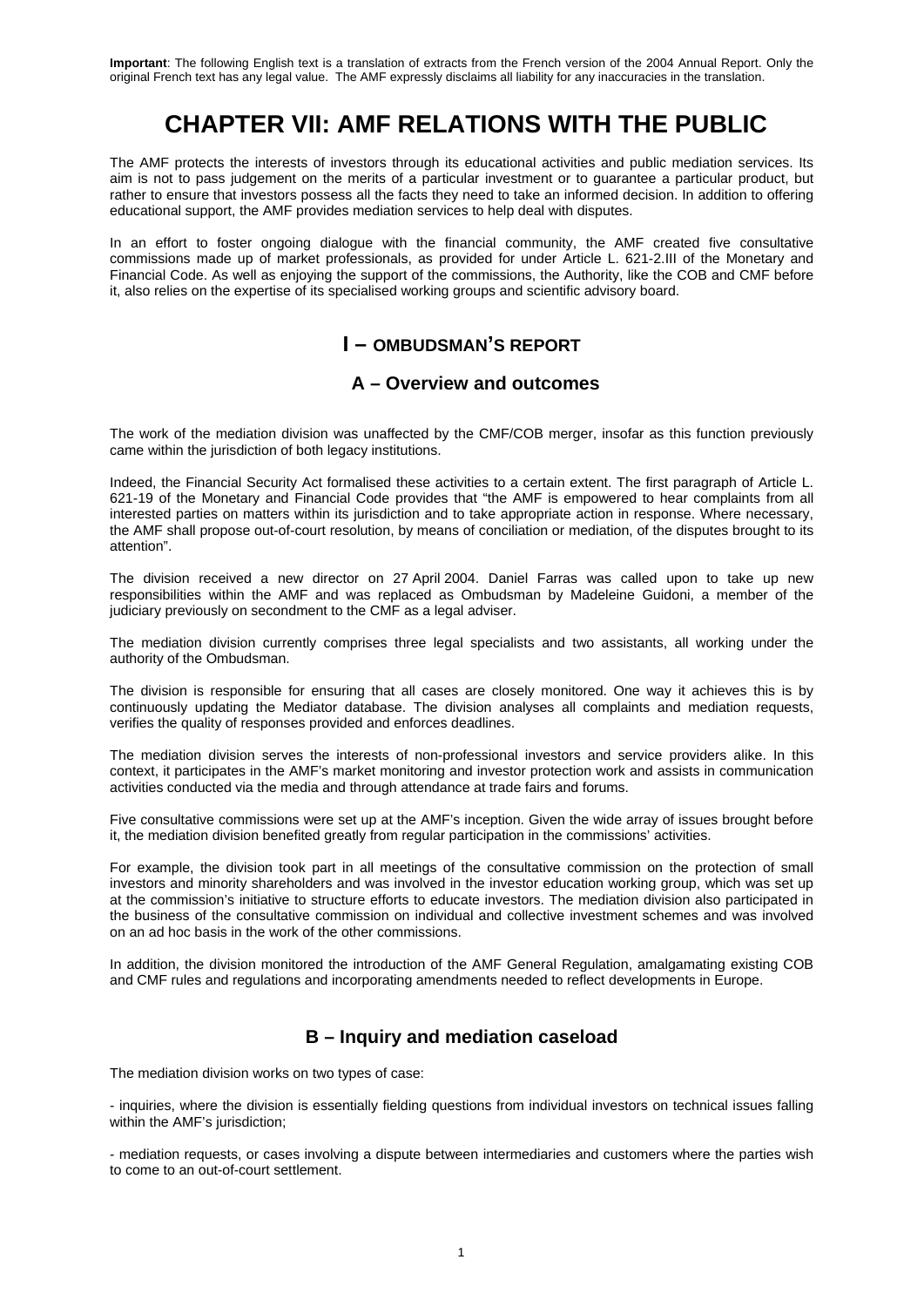A total 1,861 new cases were opened in 2004, including 1,326 inquiries and 485 requests for mediation dealt with during the year. This was down slightly on 2003's 2,020 new cases. The relative proportions of the two categories also shifted, with inquiries accounting for 74% of the total caseload compared with 26% for mediation requests, after 66% and 34% respectively in 2003.

In addition, 1,530 callers contacted the helpline service, which operates on Tuesday and Thursday afternoons. Again, this was a slight fall on 2003, when 1,632 people called the helpline.

### **Time spent on the helpline (four hours per week for two legal experts and two assistants)**



## **C – Subject areas**

Cases are divided into the following 11 subject areas:

Collective investment products, discretionary management, order transmission/execution, custody accountkeeping, issuers, general market matters, financial instruments (other than collective investment products), direct marketing ("cold calling"), advisory services, bodies responsible for oversight/supervision/defence, and miscellaneous topics.





#### **40%: Issuers + general market matters + financial instruments**

**29%: Collective investment products + discretionary management** 

**24%: Order reception/transmission + custody account-keeping** 

**7%: Other** 

Source: AMF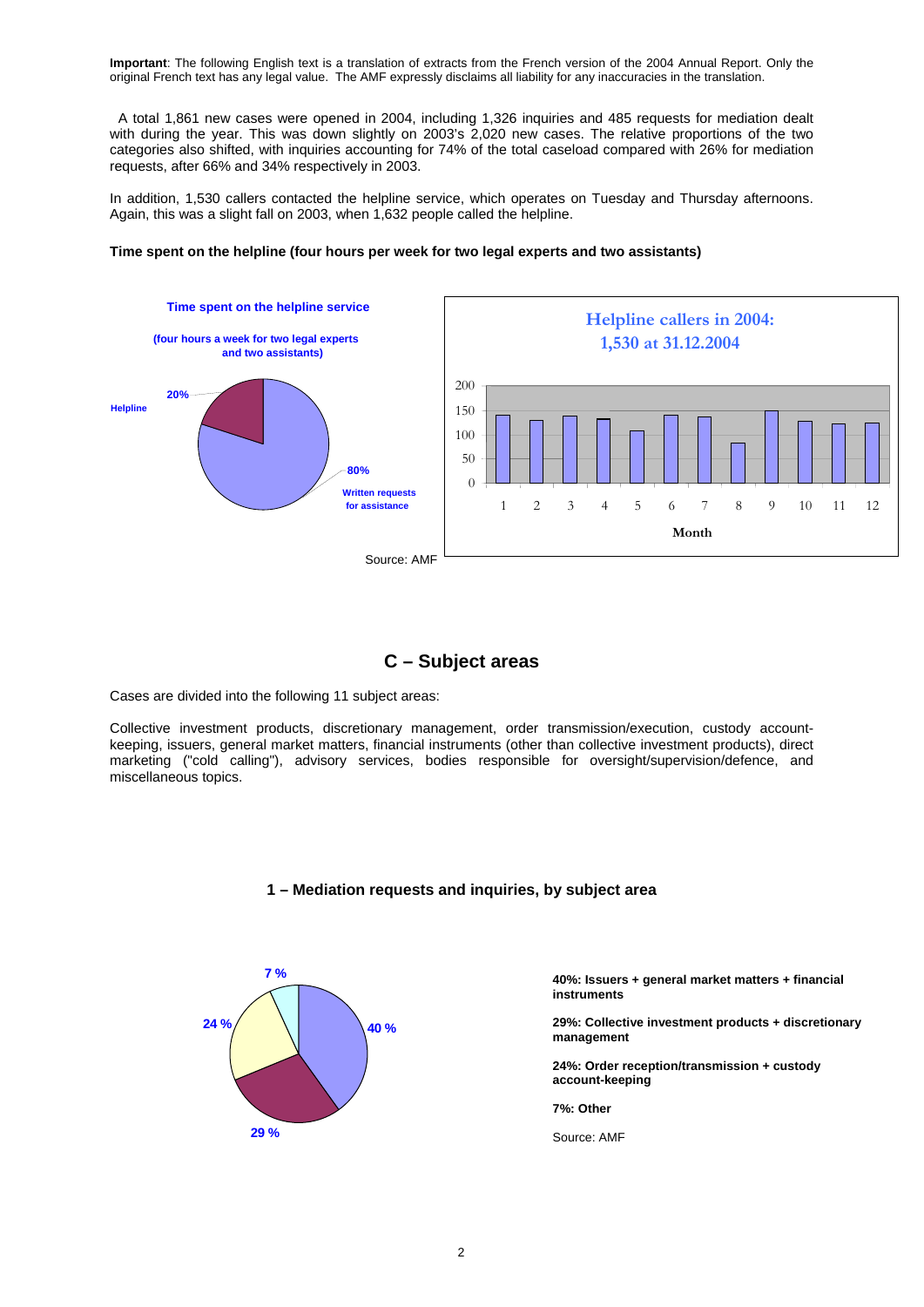### **Inquiries, by subject area**



**64%: Issuers + general market matters + financial instruments** 

**15%: Collective investment products + discretionary management** 

**8%: Order reception/transmission + custody account-keeping** 

**7%: Other** 

**6%: Role of the regulator (direct marketing, advisory services, bodies responsible for oversight/supervision/defence)** 

Source: AMF

Inquiries are closed once the division has answered the initial query and addressed any follow-up requests for information. Average response time is one month for most inquiries.

|                                                            | As at 31 December 2004 |
|------------------------------------------------------------|------------------------|
| Number of inquiries received                               | 1.326                  |
| $\mathsf{\r}$ o/w inquiries received within the last month | 94%                    |
| * o/w inquiries received over one month previously         | 6%                     |

Sometimes a request may entail checks that come within the purview of other divisions, especially if there is an allegation of price manipulation or false information. In such cases, the petitioner is advised that the inquiry has been forwarded to another division.

In other cases, a different division is merely required to supply an opinion. On receiving the relevant information, the mediation division sends its response to the complainant.

Some questions relate to issues that are not under the AMF's jurisdiction but concern problems encountered in connection with a securities investment. Inquiries about life insurance policies are a case in point. Such policies are governed by the provisions of the insurance code, and the AMF has no power to enforce that code or to sanction violations of it. The same applies to questions dealing purely with tax or banking-related issues.

In such cases, the division's staff refer the petitioner to the relevant body or bodies.

Inquiries pertaining to matters under the AMF's jurisdiction are becoming ever more complex.

As an example, the division received queries about disclosure obligations towards investors in European Undertakings for Collective Investment in Transferable Securities (UCITS), especially in the context of mergers and acquisitions. When UCITS are modified, it is possible that French investors might receive less information than if they held units in French collective investment schemes. (The AMF issued an instruction  $1$  on this subject, stating that French investors must receive disclosures under the same conditions as unitholders in the scheme's home Member State. In addition, if such disclosures are made solely through news releases in the home Member State, the scheme's paying agent must send the same information to French investors by mail.)

French investors encounter a twofold problem in such situations:

- if they approach the mediation division, they will not be entitled to receive any information because the transaction in question is under the jurisdiction of another supervisor;

- if they contact their bank or the entity that is marketing the product, the person they speak with will generally have no more information than the investor himself and so will be unable to provide clarification.

<u>.</u>

 $1$  AMF Instruction 2005-01 of 25 January 2005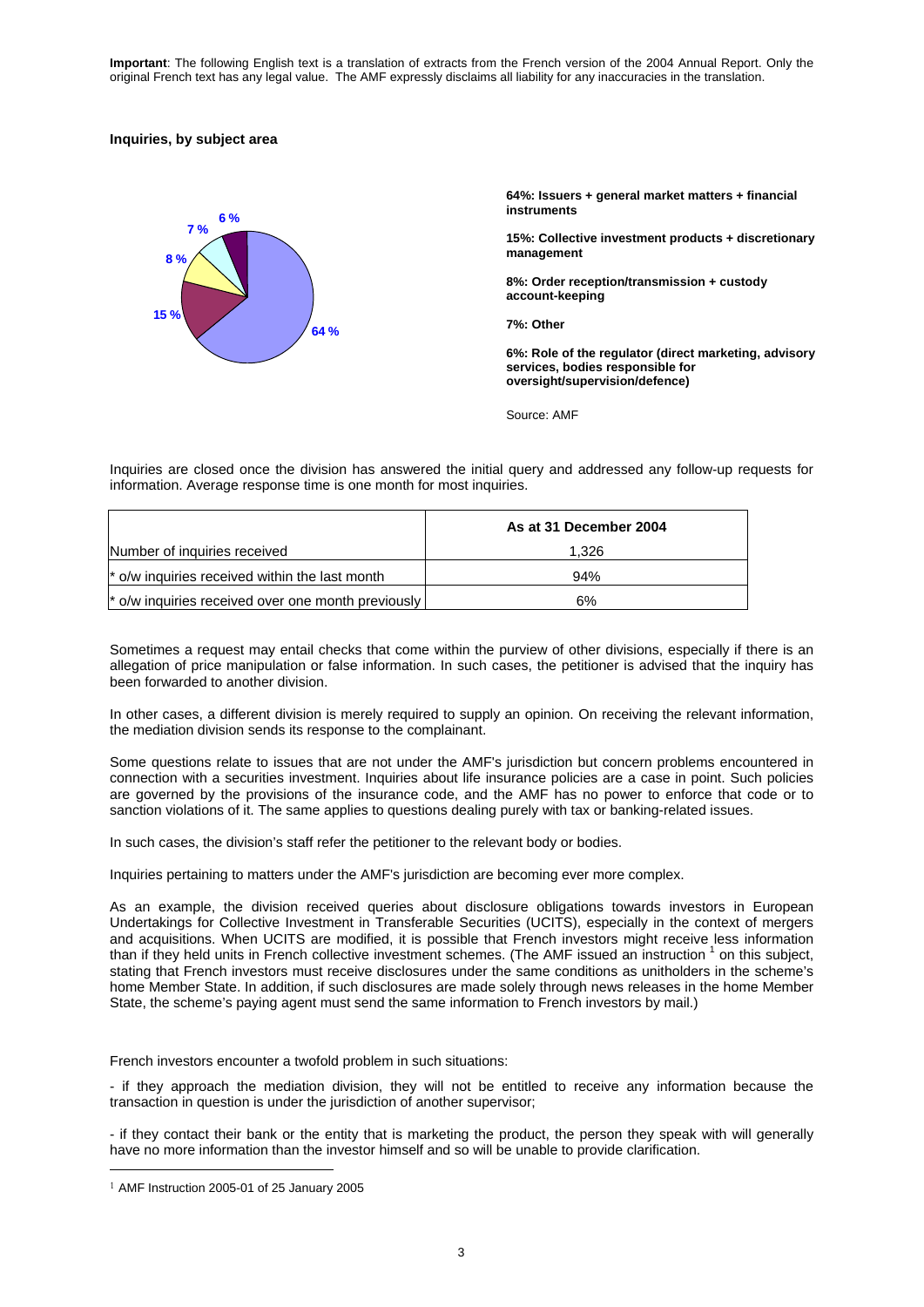One way to address this problem would be for the regulator to require that any material change affecting a foreign collective investment scheme should be subject to the same disclosure requirements as those in place for French schemes. This is precisely what the AMF did with Instruction 2005-01 of 11 March 2005.

### **3 – Mediation cases**

#### **Mediation cases, by subject area**



**43%: Collective investment products + discretionary management.** 

**41%: Order reception/transmission + custody account-keeping.** 

**16%: Issuers + general market issues + financial instruments.**

Source: AMF

|                                                  | As at 31 December 2004 |
|--------------------------------------------------|------------------------|
| Number of mediation cases closed                 | 485                    |
| the l* o/w cases received in the last six months | 82%                    |
| * o/w cases received over six months previously  | 18%                    |

A full 82% of mediation cases were closed within six months. Most of those not closed within that time involved dossiers that had been suspended pending an investigation or an opinion from another AMF division. The information or documents requested might also be hard to obtain for some reason – for example, the events in question could have occurred a long time ago, or the service provider might have changed.

Although 2004 brought no major changes in the subject areas of cases submitted to the mediation division, the following section briefly reviews several recurring or increasingly prevalent themes.

#### a) Structured funds

Structured funds were once again a regular subject of mediation cases in 2004.

Capital losses sustained at maturity by subscribers to structured funds gave rise to fewer complaints and questions in 2004 than in 2003. Still, the division did continue to receive dossiers concerning Benefic, an investment product. To give time for an internal solution to be reached before stepping in, the division referred these cases to the central body at La Poste, France's Post Office, that has been tasked with handling Beneficrelated requests. However, the mediation division is monitoring all dossiers passed on to La Poste and has asked to be kept informed of response times and action taken. The AMF's specialised divisions continued the investigation begun in late 2003 into the way Benefic was marketed. No comment can therefore be made on this matter for the time being.

There were also numerous complaints about other products besides Benefic that matured in 2004.

It was impossible to reach an out-of-court settlement in most cases because the institution that had marketed the products in question was able to provide a signed subscription form as evidence that the customer had acknowledged receiving and understanding the product prospectus and so could be in no doubt that the investment described was not guaranteed.

In other cases involving structured funds, some institutions did offer compensation for investor losses. At the same time, however, they insisted that the product had been marketed with due care, maintaining that steps had been taken to ensure the customer fully understood the product and that the customer's financial situation had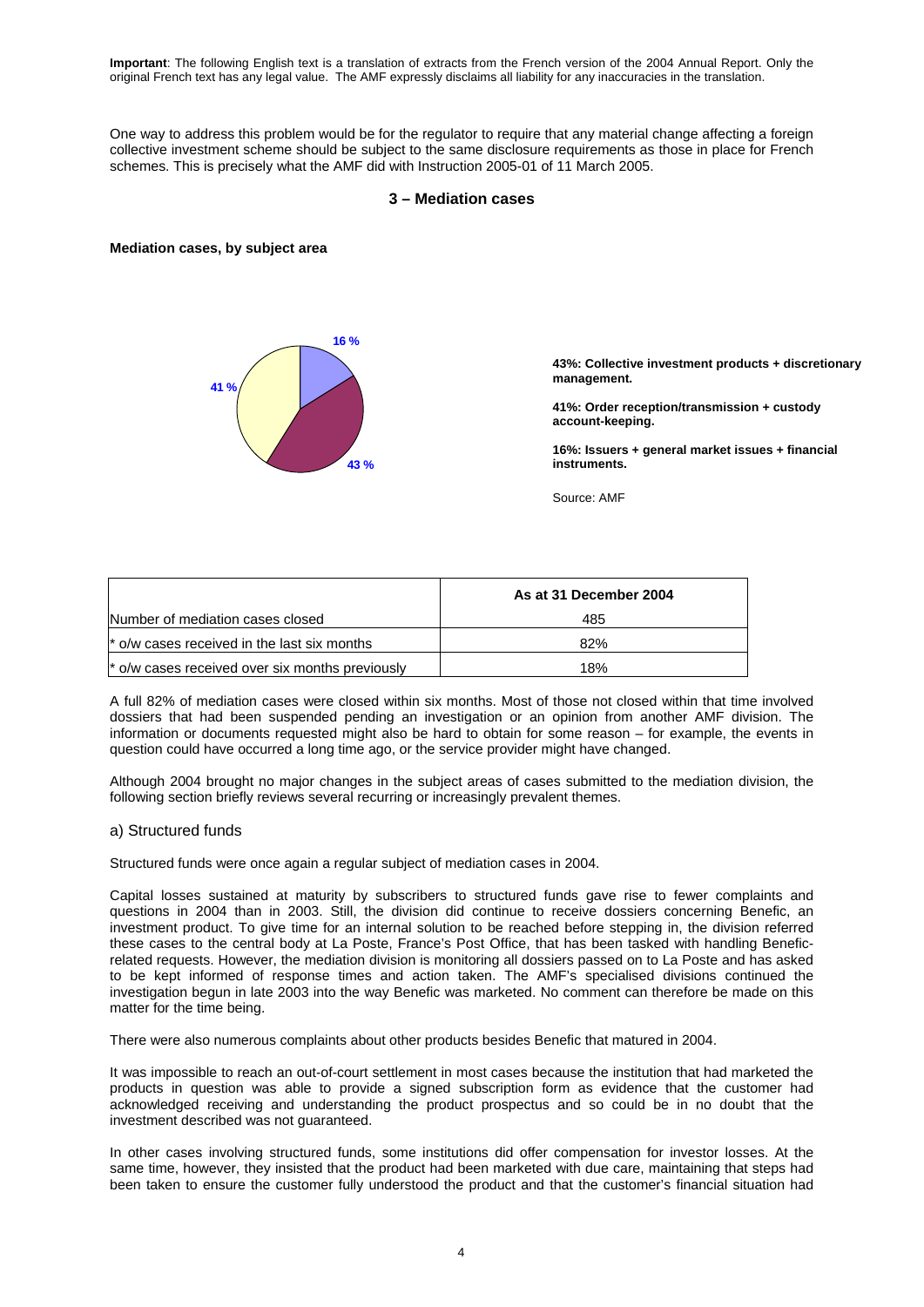#### been reviewed beforehand.

These "conciliatory gestures", to employ the term used by practitioners themselves, were often made to elderly, long-standing customers.

In addition to requests from private individuals, in 2004 the mediation division also received more cases from investor defence associations and lawyers specialised in the field.

At issue most of the time was the way in which the products were marketed. Many of the complainants said they were encouraged to sell an administered savings product and invest instead in a product that was described verbally as having a principal guarantee – this after the customers had stipulated that they did not want any risk exposure. Most complainants did not receive a COB-registered prospectus, relying instead on documents that listed only the product's advantages. When they reacted to the drop in net asset value shown on their statements before maturity, they were talked out of selling and reassured about the future of their investment. Many of these complainants are elderly, disabled or in other difficult situations, and the harm done to them often goes beyond their capital loss. Most of them feel mistreated, saying that they trusted their advisor completely without ever imagining that they were being exposed to such risk.

In many instances, the professionals named in the complaints point to the terms of the written agreement, where the customer acknowledges having received and understood the prospectus. Where they have no proof that this information was delivered, they refer to in-house procedures governing the marketing of such products and the wording of advertising literature. Consequently, most of the cases do not result in compensation payouts by the bodies set up to process complaints.

Complainants are beginning to explore other avenues in an effort to seek compensation through the courts.

#### b) Market anomalies

In 2004, there were once again many complaints about market anomalies or disclosures on the situation of distressed issuers.

These types of letters are often prompted by unfavourable price movements or sudden price fluctuations. The mediation division examines the facts and, where appropriate, forwards the warning to the AMF's specialised divisions. In this regard, it is often hard to explain to complainants that their letter will not necessarily trigger an investigation or an audit, and that if it does, confidentiality requirements mean that no information may be disclosed on the progress or outcome of the case. If criminal breaches offences, complainants are told that they may contact the judicial authorities to assert their rights.

Some of the complaints did expose improper practices. Subsequently, as a result of efforts led by or coordinated with the mediation division, the AMF posted warnings on its website and referred the improprieties to the courts, which have sole competence in this area. Examples in 2004 included a share offering by Poseidis Inc, a company listed on a foreign market not recognised in France, and the unlawful promotion of I-Forex, a financial product.

Other letters concerned trading halts. Retail investors do not always understand the reasons behind such suspensions, and in some cases their financial intermediaries fail to provide a clear explanation.

Problems have occurred, for example, in relation to suspensions "pending a news release from the company" or the belated revelation of a court-ordered reorganisation or liquidation. In the second case, although the AMF regularly updates its online list of companies that fail to meet the official deadline for publishing their financial statements or registration document (where required), individual shareholders often feel as though they are facing an irreversible situation and want advice on how to proceed.

### c) Corporate actions

 As in the past**,** the mediation division received many complaints and questions in 2004 in relation to corporate actions. The division's involvement in the context of public tender offers can be divided into three stages, as illustrated by the Wanadoo deal, which comprised a public offer in cash and shares, a mandatory buyout offer and a squeeze-out.

Before an proposed offer is submitted, investors write to say that they are worried by rumours or an official announcement about a forthcoming public tender offer. The division replies by providing an overview of how such offers work under French law, explaining the AMF's role and advising the petitioner to keep a close watch on the securities in question. Once the proposed offer is submitted, investors express concerns that the proposal might be unfavourable to them and call on the Authority to do everything in its power to protect the interests of "individual shareholders". These letters are usually forwarded to the corporate finance division to ensure that shareholder concerns are taken into consideration when the proposed tender offer is reviewed.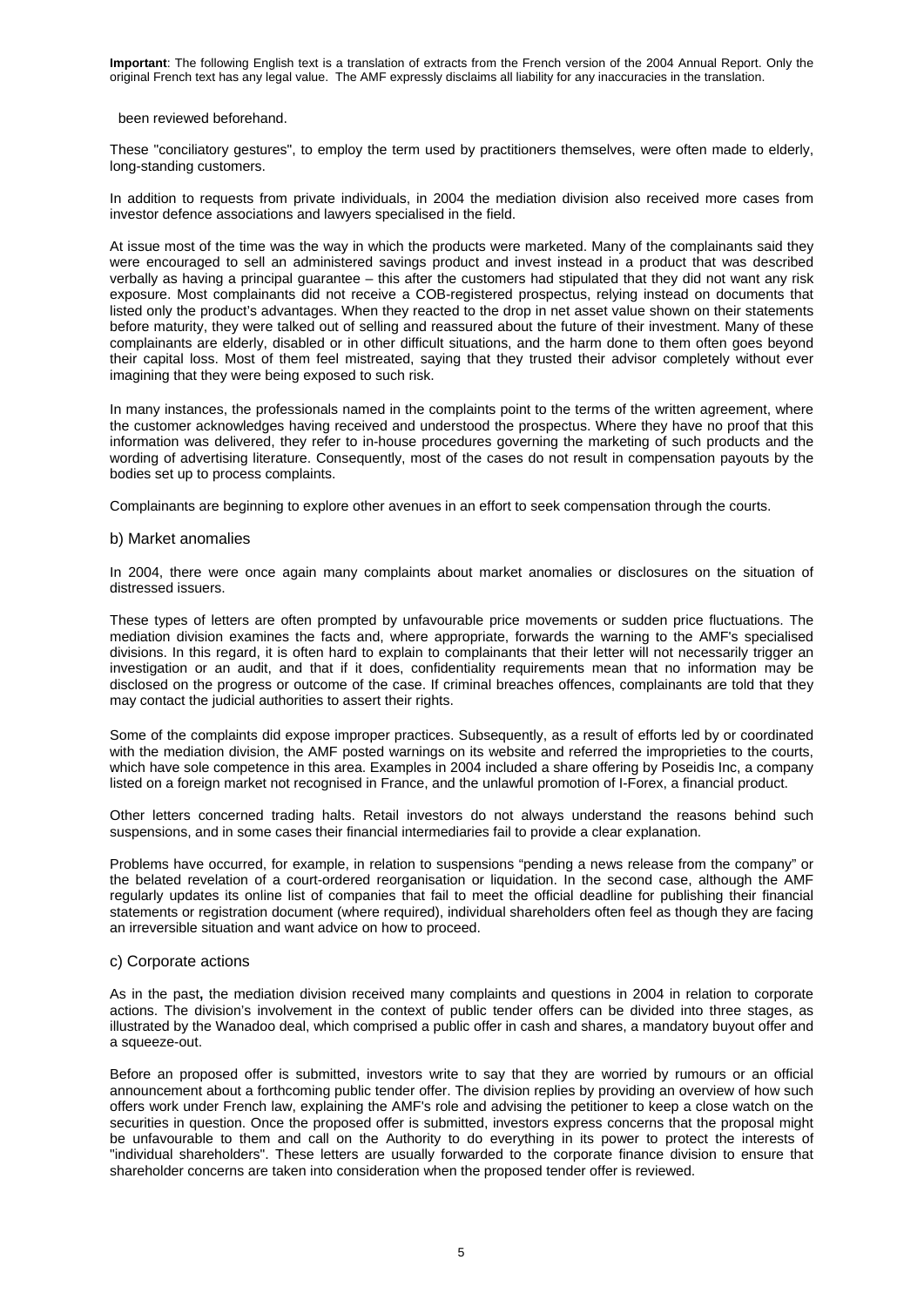In its reply, the division reminds investors of the conditions under which the AMF is empowered to act.

Once the AMF has ruled that an offer is admissible, shareholders often argue with the price or ratio used in the offer and question the legitimacy of the decision. The AMF explains the context to these investors, telling them about the objective information that went into the chosen solution and reminding them of the appeal options available. Some shareholders want the mediation division to advise them on whether to tender their shares to the offer. They are told that the AMF cannot provide advice of this kind and that any explanations about the offer procedures and possible outcomes (continued minority interests, merger, squeeze-out) are given to inform what must be a purely private decision.

Once the offer is made, individual shareholders monitor subsequent developments. For example, when France Telecom announced on 28 April 2004 that it was going to merge with Wanadoo after the close of the offer in cash and shares, many shareholders wrote to the mediation division, asking the AMF to require France Telecom to submit a buyout offer. These requests were immediately passed on to the corporate finance division.

Investors often contest offers, especially mandatory buyouts. They do not understand how shares could have been removed from their portfolio even though they did not wish to tender them to the offer. They often blame their financial intermediary for what they regard as interference with private property. In such cases, the division has to explain once again the legal and regulatory framework governing mandatory buyouts.

The division was required to clarify the mechanism used in the Wanadoo buyout, which included a main offer in cash and shares plus two subsidiary offers, one in shares and one in cash. Some shareholders opted to tender their shares to the cash offer and were surprised to find that some of their securities had gone to the main offer. They were reminded that the offering circular provided for a reduction in the subsidiary offers if the total number of Wanadoo shares tendered to the cash offer was not equal to 55 divided by 45 (1.22) (the "ratio"), multiplied by the total number of Wanadoo shares tendered to the all-share offer.

Some investors complained that they had not received timely information on the offer or that their instructions were ignored. In cases where a shortcoming was detected, the mediation division contacted the intermediary to try to reach an amicable settlement.

### d) Asset management

As in the past, there were many complaints concerning the disclosure and advisory obligations of asset managers. Recurring issues included the following: at the outset, the asset manager selected an investment approach that was ill-suited to the customer's requirements; the manager offered only a cursory explanation of the terms "cautious", "dynamic" and "balanced"; the investor received irregular or no reports on portfolio performance; and the asset manager failed to adjust the portfolio in the event of large losses.

When faced with such complaints, the Ombudsman urges both parties to be clearer when selecting an investment approach. The investor should receive as much advice as possible and sign a detailed written agreement. The provider should conduct a meticulous examination of the customer's financial situation and assess his request before proposing the most appropriate approach.

The two sides should be in regular, documented contact throughout the course of the mandate. As well as providing a report at least every six months, the asset manager should inform the customer in writing of any change in the investment approach and should review any significant events, such as a large fall in the value of assets under management.

These steps could help to prevent many of the problems that create irreconcilable conflicts between investors, who feel cheated by their once-trusted asset manager, and intermediaries, who believe they have acted in their clients' best interests.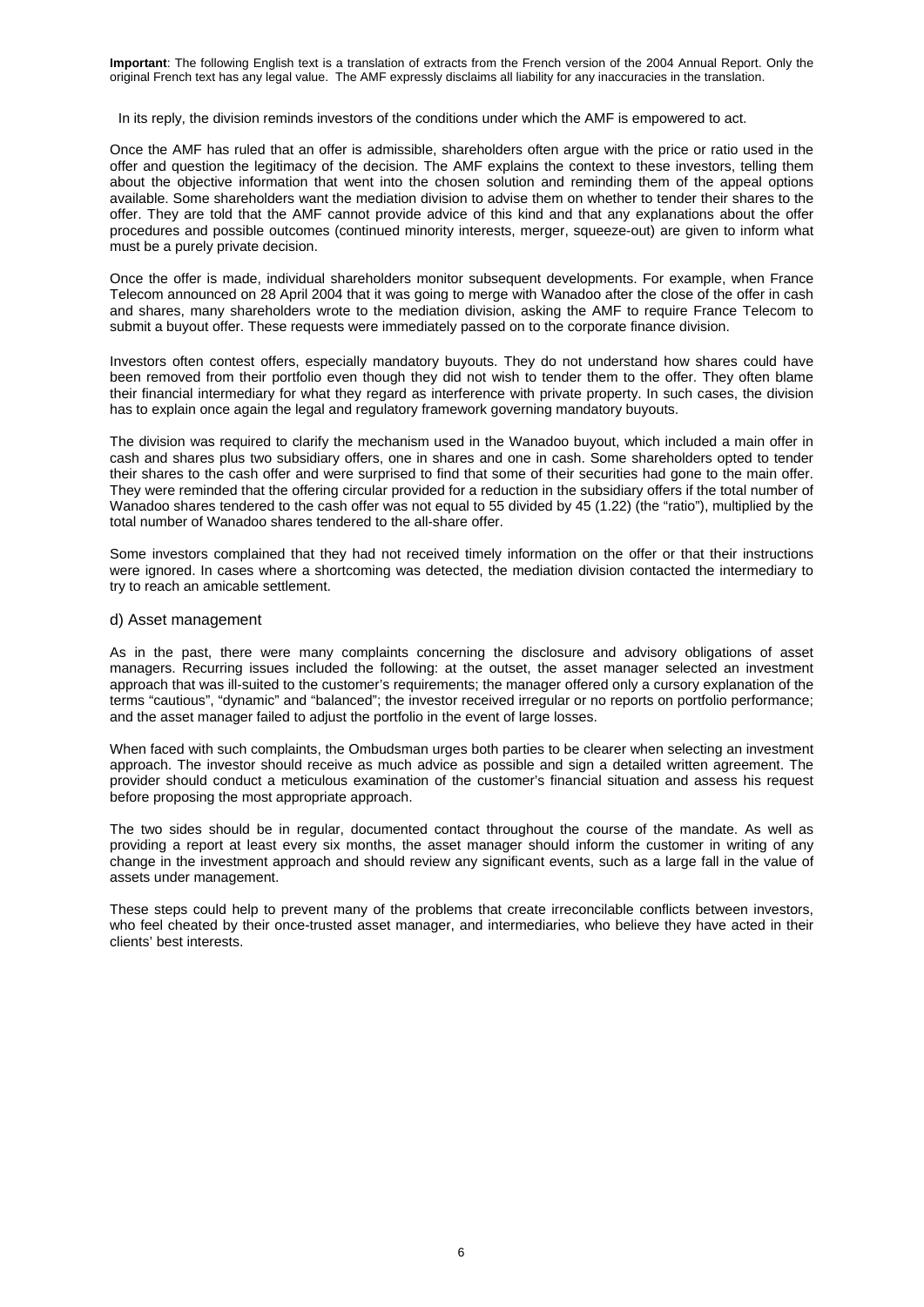## **D – Outlook**

This brief review of 2004 highlights several aspects that are likely to shape mediation going forward:

## **1 – An encouraging performance in uncontested inquiry responses and successful mediations**

The division responded to 1,326 inquiries between 1 January and 30 December 2004.

None of the letters sent to petitioners concerning areas under the AMF's jurisdiction were challenged in terms of the accuracy of their response. Given the growing technical complexity of the questions being asked, this is a welcome result and sets a standard for the future.

Between 1 January and 31 December 2004, 485 mediation cases were handled. Settlements were reached in 58% of the cases in which a substantive decision could be taken.

In this regard, besides the fact that the AMF is empowered to deal only with subjects that fall within its jurisdiction, the mediation charter states that the process must be a voluntary one.

When contacted by the division, some practitioners believe they are not at fault and refuse to entertain even the idea of participating in an amicable procedure. In these cases, it is usually impossible to do anything other than draw the appropriate conclusions and close the case. Fortunately, the parties can sometimes be persuaded of the merits of entering into a mediation procedure.

Sometimes investors withdraw their own cases because they think too little compensation is being offered.

Where it is possible to hold an Ombudsman-supervised examination process in which both parties present their side of the argument, it is gratifying to see that more than one-half of these result in out-of-court settlements through some form of adjustment (e.g. the disputed transactions are cancelled), complete or partial compensation, or a conciliatory gesture.

In one discretionary management case, the client obtained €20,000 in compensation for the capital loss sustained. The situation had previously appeared to be deadlocked, after the same client failed to elicit a positive response after lodging complaints with the company mediator and with the head of the department that managed his account.

In another case, the institution agreed to draw up a list of the trades that it had executed by mistake and to pay the client compensation of €18,210.

Sometimes, the company makes a conciliatory gesture, for example by paying the tax on interest due as a result of the proposed solution (e.g. part repurchase of a contract) or by meeting extra costs.

## **2 – Numerous requests, with more complainants receiving assistance**

A great many non-professional investors expressed their concerns in 2004, approaching the mediation division for help either to clarify a technical point or to reach an amicable settlement in a dispute with their intermediary. There was a slight uptrend in involvement by lawyers and investor defence associations, demonstrating the legitimate role played by mediation as a preliminary stage before legal proceedings.

These developments also indicate that investors' questions, which concern ever more sophisticated products and mechanisms, are themselves becoming extremely complex. This points to the need for discussions aimed at achieving a clear and precise regulatory framework that is easy to understand and implement.

## **3 – More institutional dialogue with intermediaries**

Some intermediaries – thankfully just a handful – are still wary of, or even hostile towards, the idea of involving an outside mediator in what they view as customer-care issues to be dealt with in-house. But more and more professionals do want to extend their cooperation with the mediation division beyond the individual complaints lodged against them. Corporate compliance officers in particular are seen as key to taking such collaboration forward.

This creates space for useful and far-ranging dialogue. Taking place independently of individual cases, such cooperation would improve internal procedures and reduce the number of disputes, by enabling the AMF to clarify the regulations and demonstrate how to apply them effectively.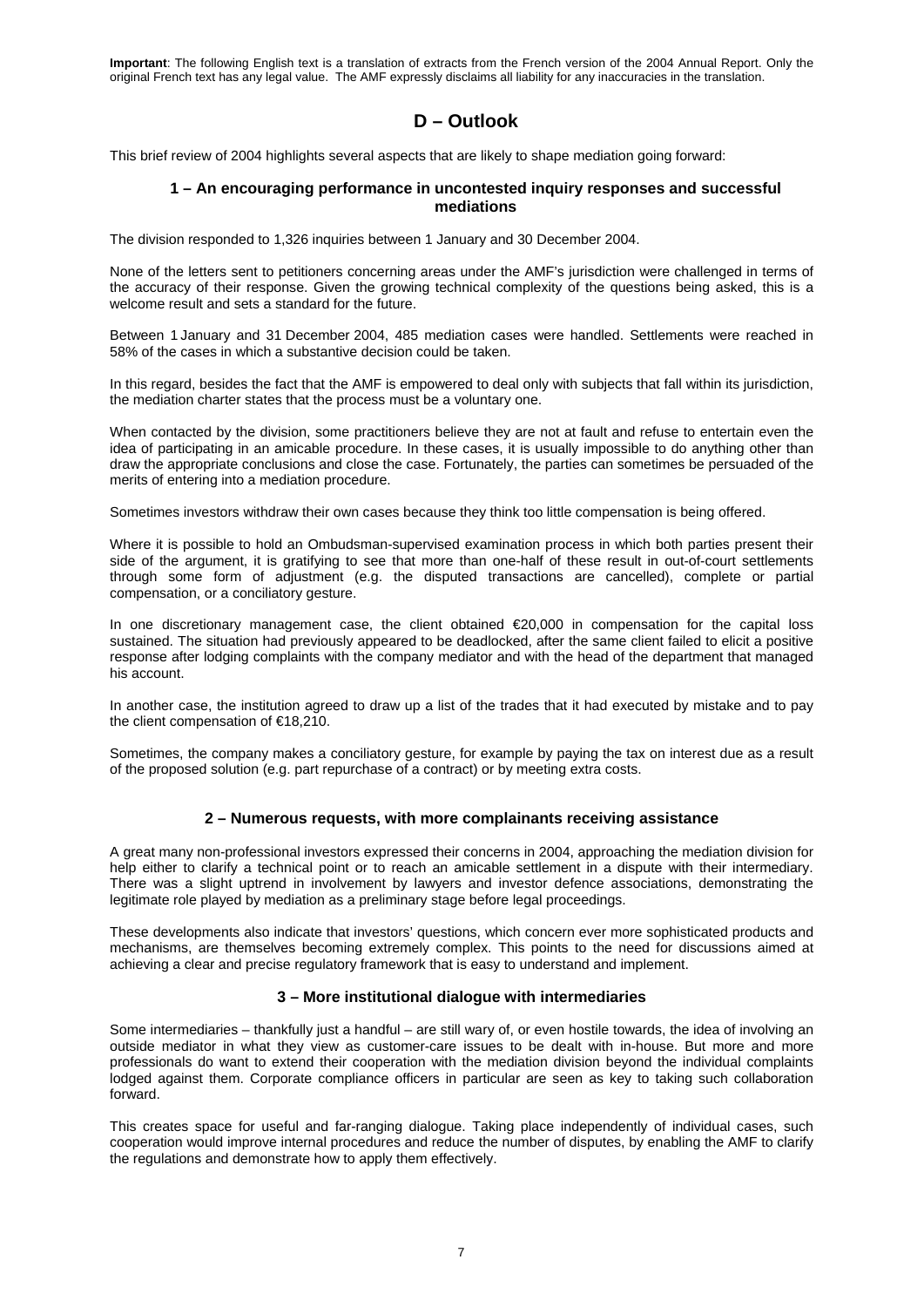In this context, intermediaries are showing a real thirst for change and seem confident that the mediation division can help them in this. Naturally, good relations are invaluable when dealing with individual cases and should ultimately make it possible to prevent a great many problems.

It seems clear in this regard that past efforts to focus on compliance and to strengthen the functions of investment services manager and compliance officer are now producing results.

## **4 – Investor protection forms part of overall efforts to ensure that individuals are better served**

Projects in the area of investor protection included work to improve disclosures on collective investment schemes, create a framework for direct marketing, organise advisory services, clarify the roles played by corporate management bodies, and prepare a set of general regulations that incorporates existing rules and regulations alongside new provisions arising from European initiatives.

Individual investors are enjoying greater recognition as market participants in their own right. They are beginning to organise themselves in order to put up a united defence of their interests.

An AMF-sponsored investor education working group has been set up. The group, which includes representation for all stakeholders, will release its conclusions in the near future.

## **II – CROSS-MARKET CONSULTATION AND COOPERATION**

## **A- Activities of the consultative commissions**

Acting in accordance with Article L. 621-2.III of the Monetary and Financial Code, the AMF created five standing consultative commissions in February 2004. The new bodies are tasked with aiding the Authority to conduct its deliberations and to formulate policy in the light of changes in techniques, products and market structures, as well as the legal and financial environment both at home and abroad.

The commissions are made up of experts appointed for three-year terms by the AMF Board. Each commission is chaired by a Board member who coordinates its work and reports back to the Board.

The commissions draft a work schedule and meet once a month on average. Any preparatory work is carried out by the AMF divisions.

## **1- Disclosures and corporate finance**

The consultative commission on disclosures and corporate finance activity by publicly traded companies is chaired by Bernard Esambert, a member of the AMF Board. The commission has 20 members, chosen for their expertise in law, economics or finance, and includes representatives from banks, investment firms, publicly traded companies, market operators and the prudential authorities. It met nine times in 2004.

As well as playing its part in preparing the AMF General Regulation, the commission was called on to consider questions concerning the EU directive on the prospectus to be published when securities are offered to the public or admitted to trading (the Prospectus Directive). The commission monitored efforts to transpose the directive into French law, considered proposals by the Euronext working group on regulatory changes for mid-caps, and looked at the draft reform of the laws applicable to publicly traded companies.

The commission also assessed progress in negotiations over the directive on the harmonisation of transparency requirements with regard to information about issuers whose securities are admitted to trading on a regulated market (the Transparency Directive). It reviewed CESR guidance (Level 2 under the comitology process), paying close attention to topics for inclusion in talks on the dissemination and storage of regulated information.

The commission was invited to give its opinion on transposition of the directive on insider dealing and market manipulation (the Market Abuse Directive). Specifically, the commission was asked to consider liquidity contracts and share buy-back programmes.

Furthermore, a number of accounting issues were referred to the commission. In the context of a presentation delivered in April on the transition to International Financial Reporting Standards (IFRS), the commission suggested to the Board that AMF divisions should send out individual letters alerting companies to the need to collect the information required to prepare IFRS-compliant financial statements. It also considered the draft eighth directive on audits and gave its opinion on the initial conclusions of the working group set up to investigate the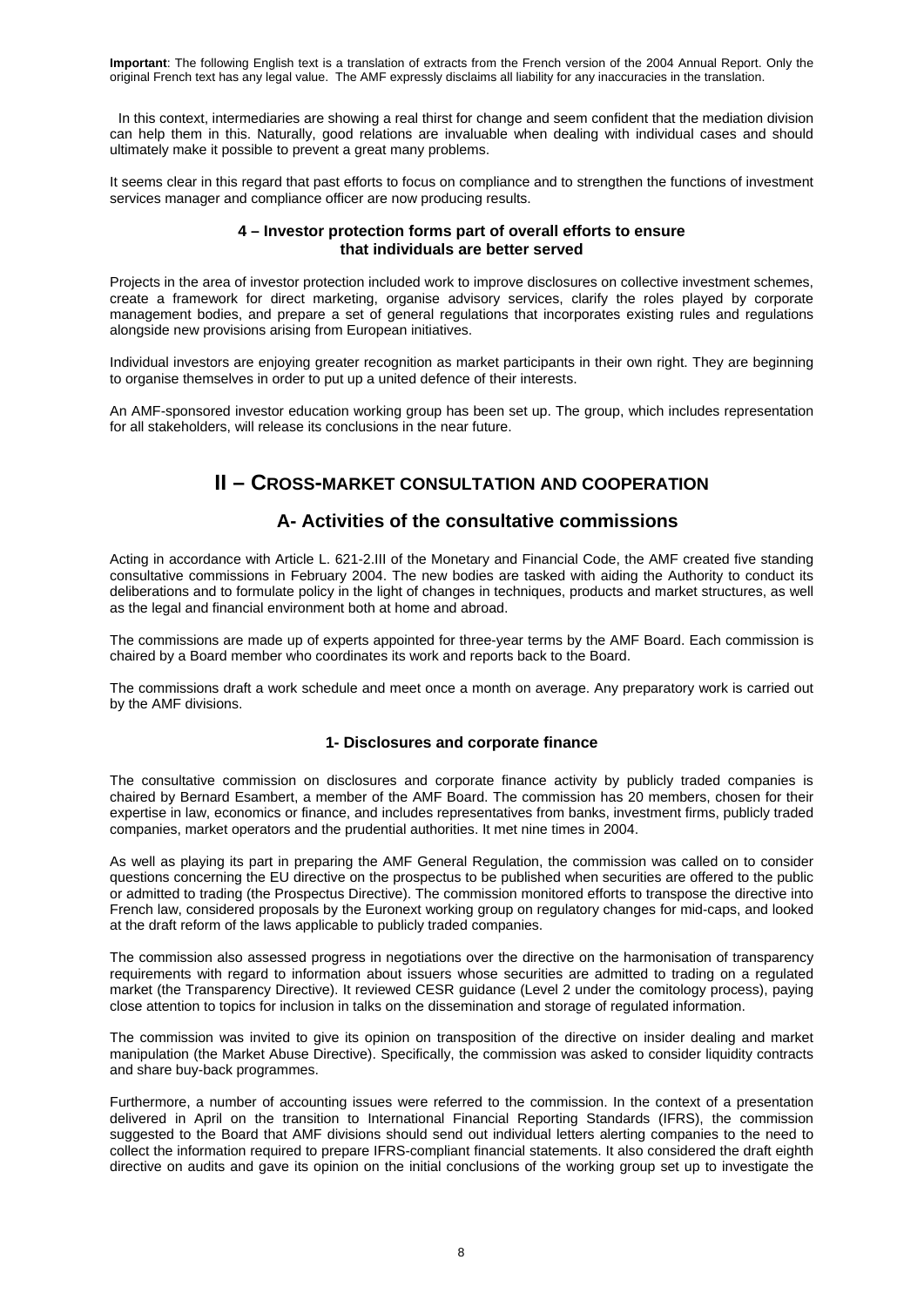issue of estimated financial data. At the end of the year, the members of the commission received an update on the transition to IFRS by publicly traded companies, based on documents published in respect of FY 2003/2004.

In October, the commission issued an opinion on takeover defence mechanisms in the context of transposing the Takeover Directive. It recommended the swift creation of a working group to analyse the issue and then prepare a set of questions for public consultation.

In December, the commission was asked to look at two AMF reports prior to publication. The first of these was a report on credit rating agencies for which the commission gave its opinion on content and methodology in October. The second was a report on corporate governance and internal control.

In the first half of 2005, the commission plans to address the growing sophistication of financial products and the widening knowledge gap separating the industry from the public.

It also intends to analyse the conditions governing the transition to IFRS together with the associated nonfinancial disclosures.

Composition:

Bernard Esambert (chair)<sup>2</sup> - Antoine Giscard d'Estaing (vice chair)

Olivier Azières (Deloitte), Claude Baj (Galeries Lafayette), Jean-François Biard (BNP-Paribas), Dominique Bompoint (Sullivan & Cromwell), Françoise Bonfante (UBS Warburg), Eric Bourdais de Charbonnière (Michelin), Bernard Bourigeaud (Atos Origin), Franck Ceddaha (Oddo Corporate Finance), Jean Cedelle (Calyon), Martine Charbonnier (Euronext), Jean-Pierre Cloiseau (Lafarge), Philippe Crouzet (ACTEO), France Drummond (Paris University), Philippe Lagayette (JP Morgan), Michel Léger (Léger et Associés), André Lévy-Lang, Marie-Christine de Nayer (Société Générale), Helman le Pas de Sécheval (Groupama), Jacques Rossi (lawyer), Bruno Van Ryb (BVRP Software).

## **2- Protection of small investors and minority shareholders**

Chaired by AMF Board member Jean-Claude Mothié, the consultative commission on the protection of small investors and minority shareholders met nine times in 2004. Composed chiefly of representatives from shareholder associations and prominent figures active in the field of investor protection, the commission considered the following issues:

- annual general meetings in France and, in particular, the exercise of voting rights by asset management companies;
- investor education. Given the importance placed on this issue by members of the commission, AMF Chairman Michel Prada created a cross-market working group to pool efforts and put together an investor education programme;
- the AMF General Regulation;
- transposition of the Market Abuse, Prospectus, Takeover and Transparency Directives;
- legal reforms in a range of areas, including direct marketing, the status of financial investment advisers, employee savings schemes and the creation of collective property-investment schemes.

### Composition:

-

Jean-Claude Mothié (chair) - Claire Favre (vice chair)

Jacques Coutance, Vincent Dutfoy (CLAS<sup>3</sup>), Agnès Gaultier de la Ferrière (FAS<sup>4</sup>), Marcel Jayr (member of the retail investors committee of ANSA and Euronext), Pierre-Henri Leroy (Proxinvest), Viviane Neiter (APAI<sup>5</sup>), Colette Neuville (ADAM<sup>6</sup>), François Perrin-Pelletier (FAIDER<sup>7</sup>), Fabrice Rémon (Déminor), Marie-Claude Robert (first COB Ombudsman), Aldo Sicurani (FFCI<sup>8</sup>), Marcel Tixier (ANAF<sup>9</sup>), and François de Witt (journalist).

 $2$  Jean-Michel Naulot took over as chair on 21 March 2005

<sup>&</sup>lt;sup>3</sup> Association of Crédit Lyonnais employee shareholders

<sup>4</sup> Federation of employee and former employee shareholder associations

<sup>5</sup> Association for the promotion of individual share ownership

 $6$  Association for the defence of minority shareholders

 $7$  Federation of independent associations for the defence of retirement investors

<sup>8</sup> Federation of investment clubs

<sup>&</sup>lt;sup>9</sup> National shareholders association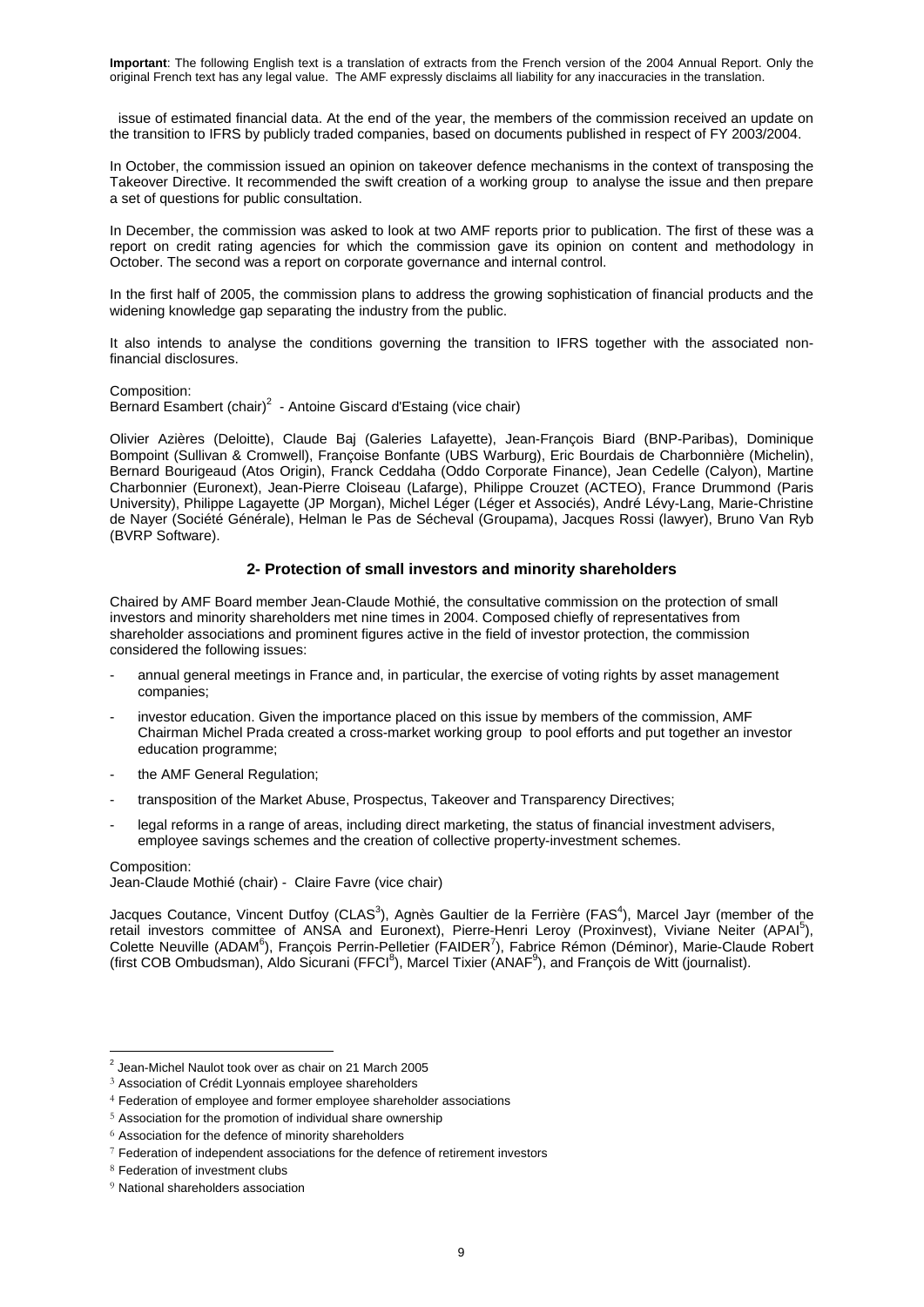## **3- Market organisation and operation**

The consultative commission on market organisation and operation, chaired by AMF Board member Bernard Field, comprises 18 members chosen for their expertise in law, economics or finance. The commission, which met 13 times in 2004, includes representatives from banks, investment firms, publicly traded companies, market operators and the prudential authorities.

It was agreed that the commission should prioritise questions concerning market rules. Thus, at its first meetings, the commission dealt with VWAP<sup>10</sup> orders on cash markets and the rules governing procedures for block trades on the derivatives exchanges, MONEP and MATIF.

After carefully monitoring preparation of the General Regulation, the commission went on to consider transposition of Directive 2003/6/EC of 28 January 2003 and its implementing measures on insider dealing and market manipulation.

The commission also looked at the regulations for investment analysts, keeping in step with changes to international standards and European directives. The commission indicated strong support for effective efforts to harmonise the rules for individual and corporate investment analysts.

The commission was consulted on the appropriate scope and methodology for AMF's public report on rating agencies.

Furthermore, the commission began to examine the practical aspects of implementing the Markets in Financial Instruments Directive (MiFID) with respect to best execution, conduct of business rules for intermediaries, and intermediation.

#### Composition:

Bernard Field (chair), Jean-Pierre Pinatton (vice chair),

Jean-Pierre Aubin (Viel Tradition), Jean-François Bay (AFII<sup>11</sup>), Paul Le Cannu (Paris University), Thierry Coste (CASA), Marie-Noëlle Dompé (Cabinet Darrois & Villey), Jacques Hamon (CEREG), Gérald Harlin (Axa), Alain Kayayan (investment analyst, Exane), Jean-Bernard Laumet (HSBC/CCF), Patrice Marteau (PPR), Jean-Pierre Mattout (France Télécom), Alain Moynot (BNP Paribas), Jean-Pierre Mustier (Société Générale), Yves Nachbaur (Banque de France), Patrick Stephan (Euronext), Hubert de Vauplane (BNP Paribas).

## **4- Individual and collective investment schemes**

The consultative commission on individual and collective investment schemes, which is chaired by AMF Board member Philippe Adhémar, has met nine times since 10 March 2004, giving its opinion on the following points:

- collective investment schemes:

- introduction of new regulatory provisions on collective investment schemes with streamlined investment rules, contractual schemes, index finds and enhanced index funds,
- role and responsibilities of depositories serving collective investment schemes that use prime broker services,
- procedures for authorising collective investment schemes, including during the transitional period while the switch is made to a full prospectus,
- amendments to the COB instruction made pursuant to Regulation 89-02 on employee savings schemes,
- guidelines on defining procedures for calculating off-balance sheet commitments of collective investment schemes (maximum loss, leverage),
- amendment of Decree 89-623 of 6 September 1989;

- portfolio management companies:

- amendment of existing provisions to reflect requirements arising from Directives 2001/107/EC and 2001/108/EC,
- standard programmes of operations for portfolio management companies and procedures for informing the AMF of changes to the information contained in the authorisation application,
- new provisions enabling asset management companies to exercise voting rights on behalf of the collective investment schemes that they manage,

-

<sup>&</sup>lt;sup>10</sup> Volume-Weighted Average Price

<sup>&</sup>lt;sup>11</sup> Association of institutional investors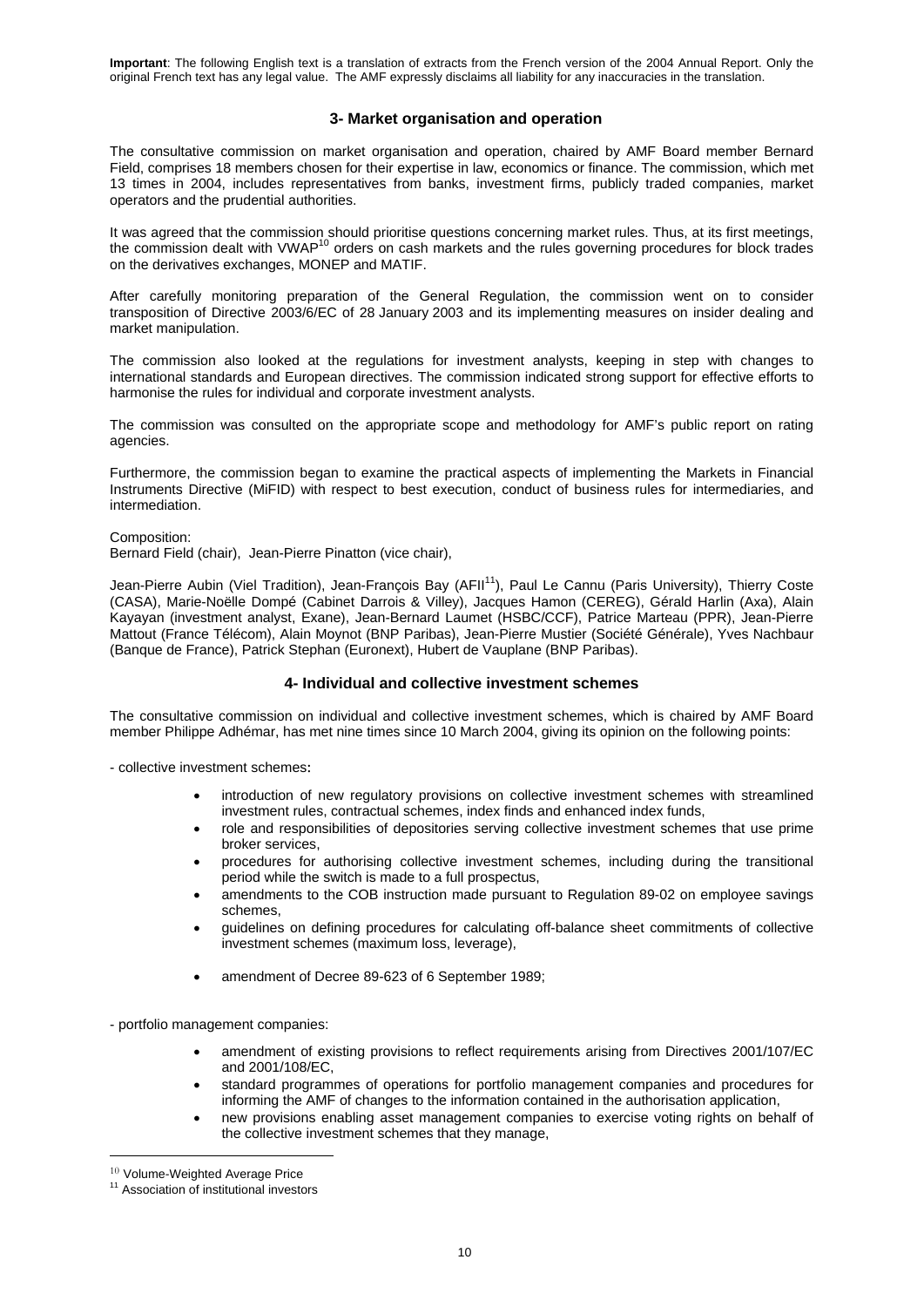- clarifications on the content of the report by the board of directors or supervisory board of open-end investment funds (SICAVs) and management companies,
- clarifications on the system in place to prevent money laundering and terrorist financing;

- other collective investment funds:

- provisions of Decree 2004-1255 of 24 November 2004 made pursuant to Articles L. 214-5 and L. 214-43 to L. 214-49 of the Monetary and Financial Code on debt securitisation funds,
- proposed creation of collective property-investment schemes (OPCIs);

- regulatory provisions on financial investment advisers.

In addition, the members of the commission were consulted on the established legal provisions and new measures included in Book III (service providers) and Book IV (collective investment products) of the AMF General Regulation.

#### Composition:

Philippe Adhémar (chair), Monique Bourven (vice chair)

André Battestini (Ulysse Patrimoine), Christian Boisson (Crédit Agricole AM), Dominique Eugène (AFII<sup>12</sup>), Gilles Glicenstein (BNP Paribas AM), Philippe Goubeault (AGIRC), Guillaume Jalenques de Labeau (SPGC<sup>13</sup>), Pierre Jolain (CCF/HSBC AM), Jean-Louis Landais (Banque de France), Pierre Lasserre (Exane), Jean-Louis Laurens (Axa IM) Eric Mijot (investment analyst, SFAF<sup>14</sup>), Gérard Pfauwadel (Unigestion AM), Hélène Ploix (Pechel Industries), Roland Portait (Essec/CNAM), Bruno Prigent (Société Générale), Patrick Sellam (Cabinet Patrick Sellam).

## **5- Clearing, custody and settlement**

The consultative commission on clearing, custody and settlement is chaired by Dominique Hoenn. It met six times in 2004 and gave its opinion on all market infrastructure-related projects requiring the involvement of AMF divisions.

At domestic level, the commission was consulted on a number of issues, including reforms to procedures for transferring ownership of securities on regulated markets 15, the summary of custody account-keeping inspections conducted over the last three years <sup>16</sup>, the AMF press release on managing shareholder registers, the creation of a cross-market working group on AGM voting <sup>17</sup> in France, and prime brokerage activities in France.

The commission was also consulted on the established legal provisions and new provisions included in Book III (service providers) and Book V (market infrastructures) of the AMF General Regulation. Furthermore, the commission was regularly consulted during the drafting process of the CPSS/IOSCO report on recommendations for central counterparties. Following on from reforms to securities ownership rights, the commission was asked to consider the Hague Convention on the law applicable to certain rights in respect of securities held with an intermediary <sup>18</sup>. The commission recommended setting up a cross-market working group to examine the economic and legal consequences of adopting this international convention.

With respect to the joint work on standards for securities clearing and settlement in the European Union conducted by CESR and the governors of the European System of Central Banks (ESCB), the commission recalled the technical consequences of the CESR/ESCB standards. The commission called on the AMF's divisions to pursue discussions within the group, while emphasising the need for a genuine debate on the strategic challenges inherent in efforts to prepare the European directive on clearing and settlement.

Composition: Dominique Hoenn (chair), Jean de Demandolx Dedons (vice-chair)

<sup>&</sup>lt;sup>12</sup> Association of institutional investors

<sup>&</sup>lt;sup>13</sup> Société Parisienne de Gestion et de Conseil<br><sup>14</sup> French society of investment analysts<br><sup>15</sup> Under the new arrangements, transfer of economic benefits will be harmonised with actual settlement of the securities by the<br>

The commission asked whether central depositories should still have to segregate assets held on behalf of collective investment schemes. As a result, the AMF General Regulation now requires only that client assets be segregated from the proprietary assets of the custody account-keeper.<br><sup>17</sup> AMF press release of 2 February 2005

<sup>&</sup>lt;sup>18</sup> The Hague Convention states that the law applicable to the transfer of rights is the one named in the account agreement between the client and the intermediary.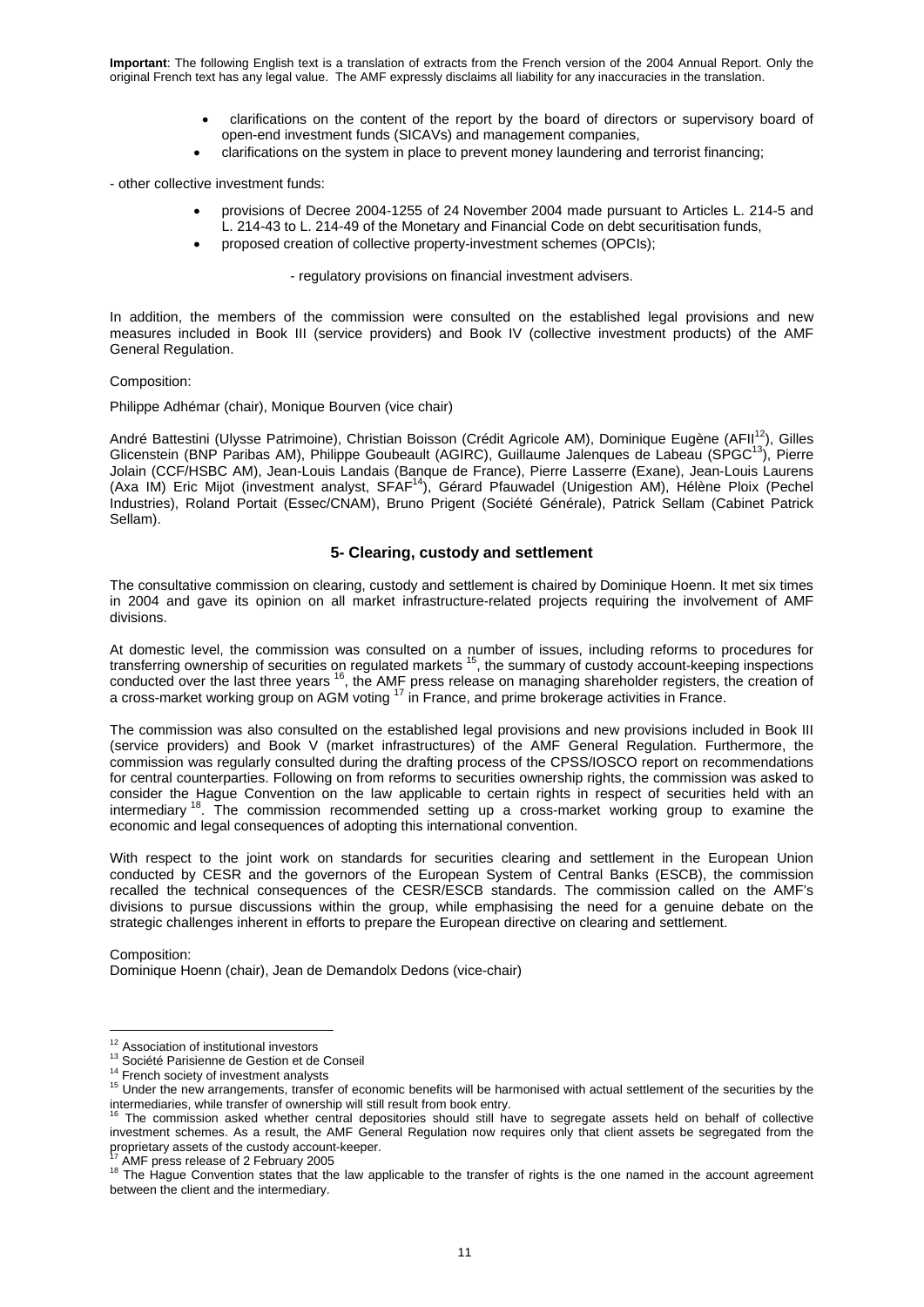Philippe Bissara (ANSA<sup>19</sup>), Gérard Bourret (Ofivalmo), Philippe Castellanelli (HSBC/CCF), Xavier Chaillot (Société Générale), Emmanuel de Fournoux (AFEI 20), Michel Germain (Paris University), Pierre Guillemet (Euro Securities Partners), Yvon Lucas (Banque de France), Guy Mengin (Banque OBC), Joël Merere (Euroclear France), Philippe Pauzet (Arlys), Patrice Renault (LCH Clearnet SA), Marcel Roncin (AFTI<sup>21</sup>), Bernard Vibert (Calyon).

## **B – Activities of the cross-market groups**

As well as calling on its consultative commissions, the AMF, like the COB and CMF before it, consulted working groups of market professionals and experts on a range of key topics.

### **1- Takeover Directive**

The directive on takeover bids was adopted by the European Council and the Parliament after fourteen years of negotiation. It was published in the Official Journal of the European Union (OJEU) on 30 April 2004 and came into force on 21 May 2004. The transposition deadline is 21 May 2006.

Although the basic principles are broadly similar to those governing French takeover legislation<sup>22</sup>, the new directive is special in that two of its key provisions – Article 9 on defence mechanisms and Article 11 on breakthrough rules – are non-compulsory, with optional arrangements being provided for in Article 12.

Under Article 12, Member States may exempt listed companies operating on their territory from enforcing two principles: that only general meetings of shareholders are empowered to authorise defence mechanisms during the offer period (Article 9) and that restrictions on the transfer of securities and voting rights, as well as multiple voting rights, should be frozen during the offer period or following the outcome of the bid (Article 11).

Accordingly, Member States must allow their companies to apply these principles voluntarily, on condition that they have been authorised to do so by an extraordinary general meeting of shareholders. That authorisation must be renewed every eighteen months.

Regardless of whether they decide to enforce the principles posited in these two articles, Member States can authorise their companies not to apply them in the event of a bid from a company (or one of its subsidiaries) that does not apply them either. This can be done by introducing a reciprocity clause into the Member State's legislation.

With a view to transposing the text into French law, the finance minister commissioned Jean-François Lepetit, former chairman of the COB and the CMF, to set up a working group  $^{23}$  with a mandate to analyse the options available to Member States under the directive, as well as the ensuing consequences. The group met for the first time in December 2004.

## **2- Credit derivatives**

Given the rapid development of credit risk transfer instruments over the recent period, banking and financial authorities have worked unstintingly in the past few years to build a better understanding of this type of instrument. Much of the work has centred on efforts to determine whether the growing use of these products has been accompanied by the transfer of credit risk to unregulated institutions and by excessive concentration of risk.

In the second half of 2003, the AMF, along with the banking and insurance supervisors (Commission Bancaire, Commission de Contrôle des Assurances), carried out a survey of credit institutions, insurance companies, reinsurance companies and asset management companies. The findings were published in June 2004  $24$ . The survey revealed that the vast majority of transfers take place between major banks, especially in the case of credit derivatives. The situation is more diverse where structured products are concerned. Here, insurance companies, reinsurance companies and collective investment schemes play a far greater role, although the bulk of transactions involve highly-rated instruments. The survey also drew attention to the major new types of risk

<sup>&</sup>lt;sup>19</sup> National association of joint-stock companies

<sup>20</sup> Nasociation of investment firms<br>
21 Securities services association<br>
<sup>22</sup> Securities services association<br>
<sup>22</sup> See the 2003 AMF Annual Report<br>
<sup>23</sup> The group comprises Jean-Louis Beffa, Chairman and CEO of Compagnie de Chairman of the French federation of insurance companies (FFSA) and Dominique Schmidt, former law professor and a

member of the Paris and Strasbourg bars.<br><sup>24</sup> "Results of the French market survey of credit risk transfer instruments", Financial Stability Review, No. 4, June 2004.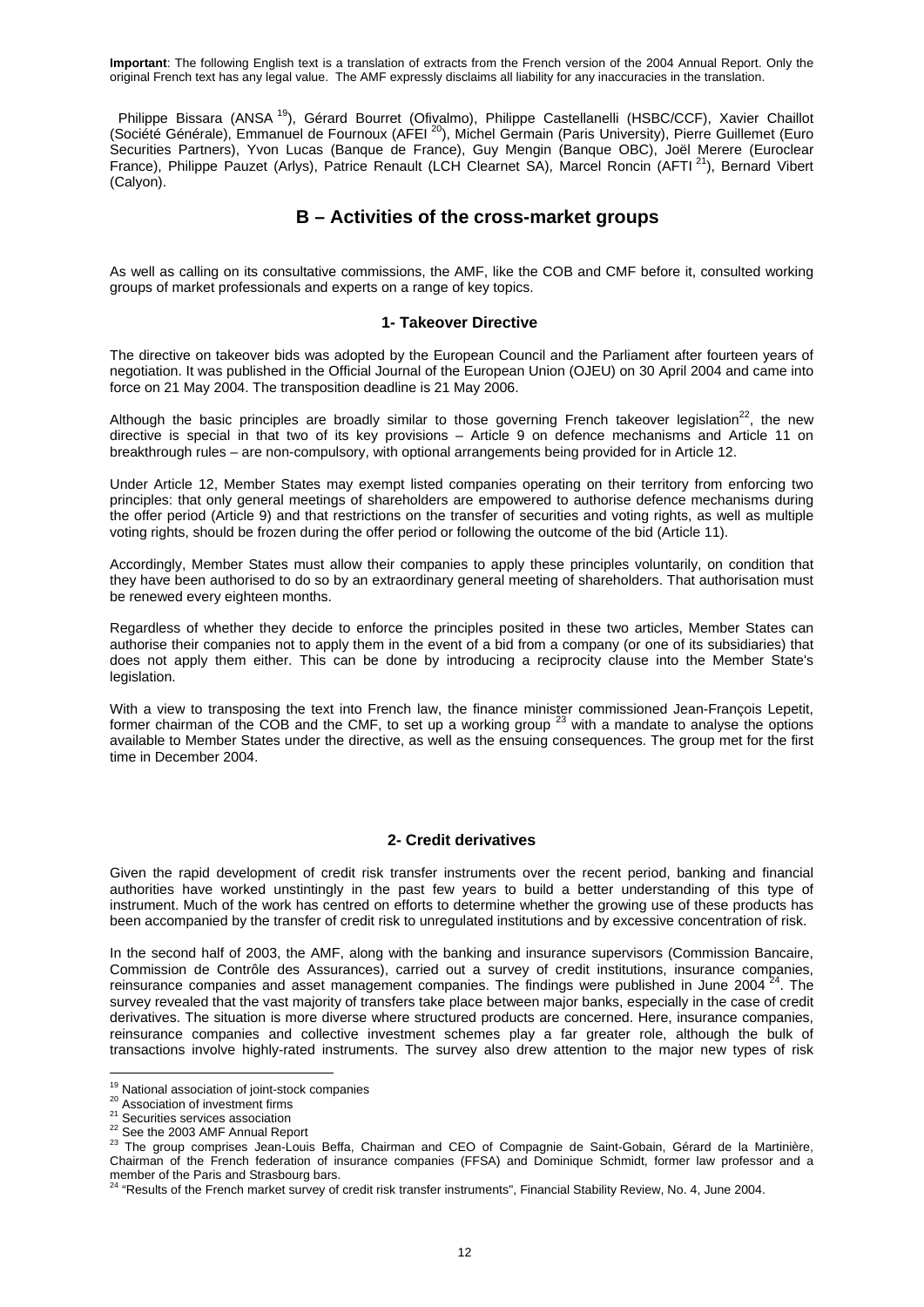associated with these instruments, including legal and documentation risk, and illiquidity risk for non-standard products. In this regard, the report stressed the need for participants to improve their assessment and management of risks related to credit risk transfer instruments. The report also called for greater financial transparency to make the market more mature, more liquid, and hence less risky.

France's market survey was conducted alongside a series of international initiatives. In Europe, the Banking Supervision Committee (BSC), the Committee of European Insurance and Occupational Pensions Supervisors (CEIOPS) and CESR worked together closely on the issue of credit risk transfer and its regulatory implications. Also, in June 2003, the Financial Stability Forum asked the Joint Forum to undertake a review of credit risk transfer activity. Published in October 2004  $^{25}$ , the report describes the risks associated with credit derivatives and examines the way institutions manage these risks. The Joint Forum did not find risk to be excessively concentrated in this respect. The Forum also issued recommendations on risk management and disclosure practices.

### **3- Independent investment research**

The Financial Security Act formalised the place of independent investment research in France. The Act appoints the AMF  $26$  to regulate sell-side and buy-side analysts as well as independent analysts, which it defines as persons who do not fall within the first two categories and who produce and disseminate investment research.

Independent analysts are required to comply with the provisions of the Market Abuse Directive on the fair presentation of investment recommendations and the disclosure of conflicts of interest.

This broad interpretation of what constitutes an independent analyst differs from the US model, which has become more restrictive since New York State Attorney General Eliot Spitzer forced banks to sign an agreement in this area.

A research firm now qualifies as independent if it does not engage in investment banking, does not receive direct payment in the form of brokerage fees, and rules out all direct or indirect ties with the companies that it covers.

It was natural that the AMF should play a part in efforts to promote independent research. Accordingly, the chairman appointed Jean de Demandolx Dedons, a member of the AMF Board, to head a working group <sup>27</sup> on the issue. Mr de Demandolx Dedons assembled a group of experts, including representatives from the French investment analysts' society (SFAF), the investment management association (AFG), Euronext, Middlenext, management companies, investment service providers, issuers and the main Paris-based independent research firms. As things stand, Paris has few independent analysts, making it awkward to characterise firms operating in this innovative area. Mostly, though, their growth strategies are geared towards an investor-focused approach and mid-cap coverage.

The group met for the first time on 14 December 2004. Its aims are to:

- make progress in understanding and defining what constitutes independent investment research;

- take stock of the situation in France, comparing it with other countries;

- discuss the need to create a separate professional status for independent investment research, and work with market stakeholders to establish a regulatory framework that will promote viable growth going forward.

These proposals will be put to the Board and then submitted for public consultation in the first quarter of 2005.

### **4- Financial valuation**

Listed companies use financial valuation techniques in various situations, especially when they engage in external growth operations. With the adoption of IFRS, businesses are set to make more use of such techniques when recognising tangible and intangible assets.

Paragraph 1: investment service providers authorised or operating in France. These employ sell-side analysts.

Paragraph 7: collective investment schemes and their management companies. These usually employ buy-side analysts.

<sup>&</sup>lt;sup>25</sup> The Joint Forum (2004) : "Credit Risk Transfer", October

<sup>&</sup>lt;sup>26</sup> Section II of Article L621-9 describes the entities and persons supervised by the AMF to ensure compliance with professional obligations, as follows:

Paragraph 11: persons other than those mentioned in 1 and 7 who produce and disseminate investment research. These are independent analysts.

<sup>27</sup> The group is chaired by AMF Board member Jean de Demandolx Dedons. The members include Alain Cazalé (SFAF), Yasmina Galle (Euronext), Jérôme Chosson (ID Mid Caps), Philippe Dujardin (PHD Asset Management), Hubert Jousset (Gestion Financière Privée), Alain Leclair (AFG), Didier Le Menestrel (Financière de l'Echiquier), Caroline Millot (L'Oréal), François-Xavier Pietri (La Tribune), Jean-Pierre Pinatton (AFEI), Florence Triou (Compagnie de St Gobain) and Bruno Van Ryb (Middlenext).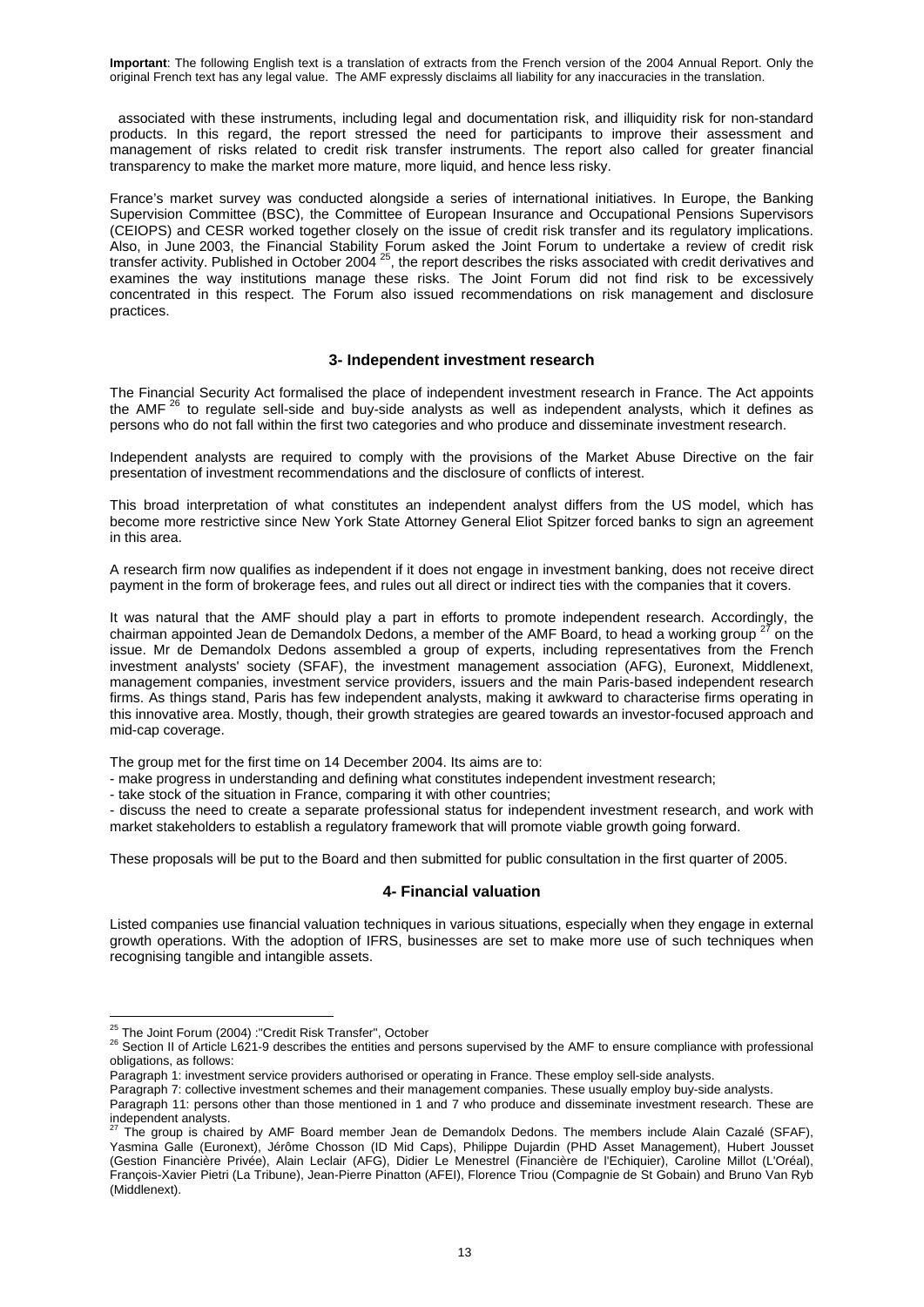The AMF has already looked at the question of financial valuation in recent years, publishing several texts on a range of procedures. Industry groups are currently holding discussions on the issue. In addition, the European Takeover Directive, which must be transposed by May 2006, will necessitate some changes to French takeover law, including in the area of financial valuation.

For this reason, AMF Board member Jean-Michel Naulot was asked to chair a working group<sup>28</sup> with representation from all sections of the industry that are active in financial valuation.

The group met for the first time on 23 November 2004 with a view to conducting an in-depth analysis of the financial valuation process. The group examined the situation abroad and considered leading international standards to help it in its deliberations.

The working group began by concentrating on independent financial valuations. Its goal in doing this was to:

- clarify the concept of an independent valuation, stipulate the types of professions authorised to conduct such assessments, and specify AMF supervision procedures;

- analyse other cases besides mandatory buyouts with a squeeze-out where independent valuations might be made compulsory;

- examine recent developments in the most common valuation techniques to determine which ones were most objective and update AMF rules and regulations accordingly.

The group submitted its conclusions on 13 April 2005, publishing 25 recommendations designed to provide minority shareholders with better information and protection during corporate finance transactions<sup>29</sup>. The main recommendations are as follows:

- define the basic principles of the independent valuation process. The working group recommended augmenting the role and accountability of the target company's board. Under the new arrangements and in contrast with the current situation, the target company's board would appoint an independent assessor and would be responsible for ensuring that the valuation process was conducted properly. To guarantee independence, the assessor would not be allowed to have relations with the offeror or the banks advising it and should have no significant interest in the success of the operation. The valuation would have to be based on a full set of assessments, not merely an analysis of the work done by the bank advising the offeror;

- extend the scope for independent valuations, which is currently limited to mandatory buyouts with squeeze-outs, to encompass other procedures, including voluntary simplified takeovers and share offers, mergers and offers with associated benefits;

- step up transparency requirements with the introduction of codes of ethics, internal control procedures and mandatory quality controls carried out by fairness opinion committees. Assessors would be subject to ex post review by the AMF;

- implement different valuation methods, taking into account the new regulatory and accounting framework in Europe.

The report's recommendations were presented to the AMF Board on 31 March 2005 and then put out to public consultation in the following weeks.

### **5- Investor education**

Financial innovation and its corollary, a wider choice in savings products but also more sophisticated techniques, create the need for financial disclosure and for training individual investors. For this reason, the AMF created a working group dedicated to investor education. Chaired by two AMF Board members, Jean Claude Mothié and Claire Favre, the group comprises some 20 members from various organisations involved in the field of investor education <sup>30</sup>.

<u>.</u>

<sup>&</sup>lt;sup>28</sup> The group is chaired by AMF Board member Jean-Michel Naulot. The members include Jean-François Biard (BNP Paribas), Franck Ceddaha (Oddo Corporate Finance), Jean-Pierre Colle (RSM Salustro Reydel), François Kayat (CSFB), Ross Mc Innes / Sylvie Lucot (Thales), Alain Marcheteau (SNECMA), Jean-Louis Mullenbach (Bellot Mullenbach & Associés), Colette Neuville (Adam), Maurice Nussenbaum (Sorgem Evaluation, Paris University), Fabrice Rémon (Déminor), Jean-Florent Rérolle (SFEV),

Thierry Vassogne (Linklaters), and Jean-Noël Vieille (SFAF, Aurel Leven Gestion).<br><sup>29</sup> Report of 13 April entitled "Strengthening the independent valuation process in connection with takeover bids and mergers of listed companies", published in Issue 13 of the Monthly Review (April 2005).

The Assembly of French chambers of commerce and industry (ACFCI), the French association of investment firms (AFEI), the French asset management association (AFG), the Association for the promotion of individual share ownership (APAI), the Autorité des Marchés Financiers (AMF), the Banque de France, the retail investors committee, Euronext – L'Ecole de la Bourse, the Federation of independent associations for the defence of retirement investors (FAIDER), the French federation of employee and former employee shareholder associations (FAS), the French banking federation (FBF), the French federation of investment clubs (FFCI), the French federation of insurance companies (FFSA), the French society of investor relations managers (CLIFF), the national institute of consumers (INC), Jean Pierre Gaillard (journalist), the Ministry for the Economy, Finance and Industry, the Education Ministry, the Labour Ministry, Paris Europlace, and the French investment analysts' society (SFAF).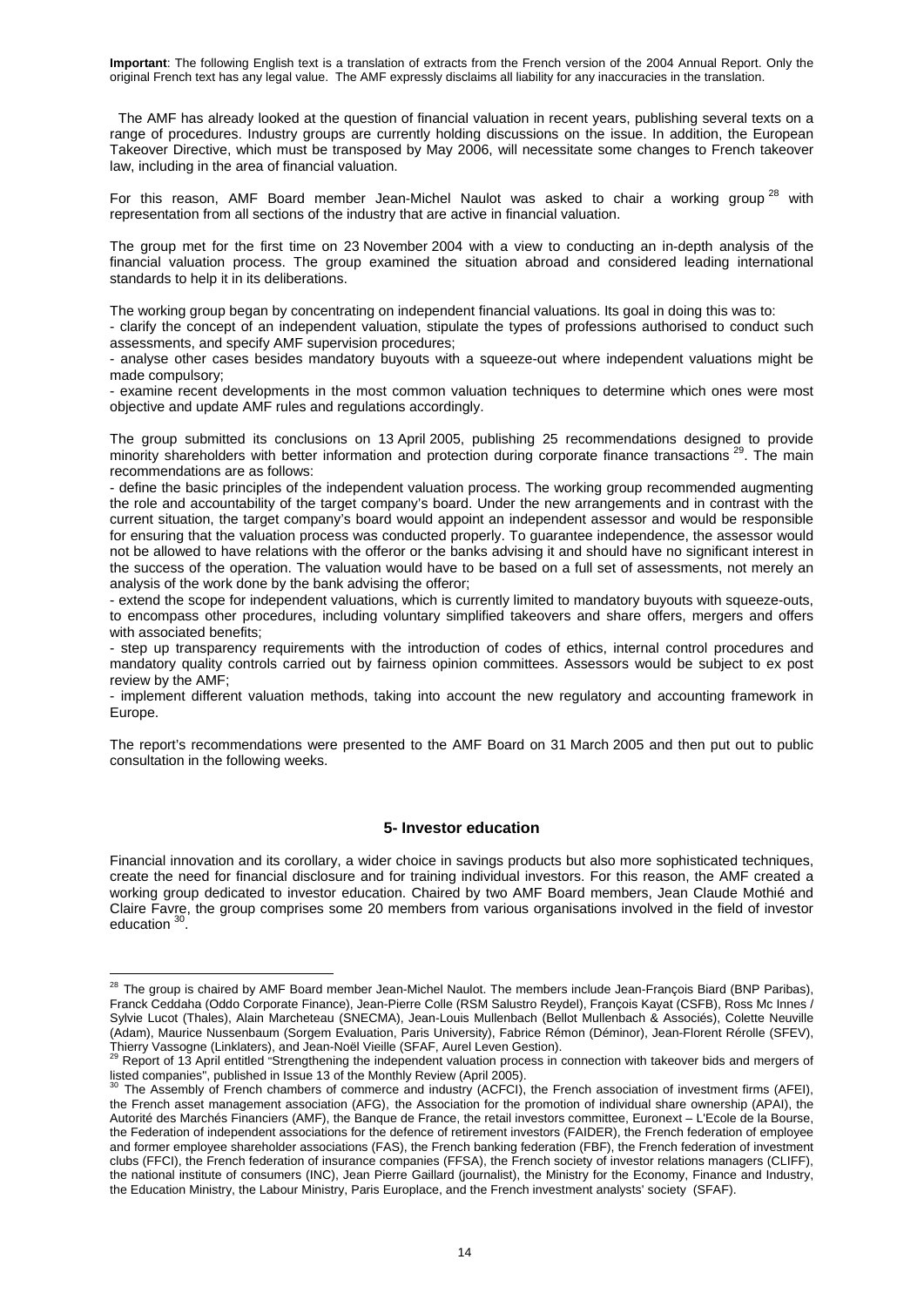Created in June 2004, the group started by trying to get a clearer picture of the disclosure needs of French investors. To do this, it drew on an AMF-sponsored poll carried out by TNS Sofres. The findings of the poll revealed that the French are largely unfamiliar with financial issues. For example, three-quarters of people polled thought that they did not know enough about finance to read the business press. More than half of the respondents felt that they did not know enough to choose a financial product or even to talk about investments with their friends. The poll also showed that French people do not really compare products offered by different financial intermediaries. Just one in three French investors takes advantage of competition between domestic institutions when buying a life insurance policy or a retirement savings product. In addition, the French appear to support the idea of promoting financial education, with 82% of respondents saying that schools should provide this kind of training.

The group conducted a review of the training opportunities currently on offer and found that investor education courses are fairly widely available in France. However, only a small percentage of people who are already keen to learn take advantage of these opportunities. More efforts are needed if a larger section of the population is to be reached. Based on its findings and deliberations, the working group plans to issue a series of practical proposals on training and information programmes in the course of 2005.

## **C – Scientific advisory board**

Following in the COB's footsteps, the AMF has created a scientific advisory board. Comprising 21 eminent figures from academia and finance, the board includes representatives from France's universities, business schools*,* and public and private research centres. The board also boasts several world-renowned foreign researchers, who give it a broad international perspective.

The scientific advisory board has a three-fold remit:

- to provide the AMF with more comprehensive information about ongoing academic research in the financial field;
- to identify developments that might have an impact on the AMF's areas of activity;
- to initiate or take part in research into issues of concern to the AMF.

#### Composition:

Michel Aglietta (Paris University), Michel Albouy (Grenoble University PMF-ESA), Noël Amenc (EDHEC business school), Patrick Artus (IXIS-CIB), Christian de Boissieu (Paris University), François Champarnaud (French government shareholding agency – APE), Jean-Michel Charpin (French national statistics institute – INSEE), Olivier Davanne (partner, DPA Conseil), Thierry Foucault (HEC business school), Olivier Garnier (Société Générale Asset Management), Edith Ginglinger (Paris University), Christian Gourieroux (Paris University and the school for statistics and economic management – ENSAE), Ruben Lee (Oxford Finance Group), Jean-François Lepetit (director, BNP Paribas), François-Serge Lhabitant (Union Bancaire Privée), Albert Menkveld (Vrije Universiteit Amsterdam), André Orlean (CNRS), Olivier Pastré (Paris University, GP Banque), Benn Steil (Council on Foreign Relations), Marc-Olivier Strauss-Kahn (Banque de France), Xavier Vives (INSEAD business school).

The board meets three times a year. The first two meetings were held in September and December 2004. The inaugural meeting in September provided the opportunity to prepare a work programme for 2005. Mainly, the programme is centred on issues relating to retirement savings, long-run trends in financial asset prices, the role of institutional investors in corporate governance, and accounting and financial disclosures. Also, at the first meeting Noël Amenc presented his work on measuring performance and risk in discretionary asset management, with a special focus on hedge funds.

Patrick Artus and Jérome Teiletche began the December meeting by presenting their research into how the actions of credit rating agencies (CRAs) affect asset markets. Conducted at the request of the AMF, which is tasked with publishing a report on CRAs every year, their paper highlighted the role that decisions by these agencies – to change a rating, say, or place a company on watch – play in setting equity prices on the French market. This is pioneering work, since almost all the academic studies to date have concentrated on North American securities markets. The meeting closed with a presentation by Ruben Lee on the governance of market infrastructures.

## **III – EDUCATING INVESTORS AND INFORMING THE PUBLIC**

The AMF works to protect investor interests through its role as an educator. To this end, it has made a range of resources available to investors, including its website, educational factsheets and guides, a set of FAQs, and a monthly review. The AMF also takes part in numerous forums, trade fairs, symposiums and other public events at home and abroad  $32$ .

<u>.</u>

 $31$  See the AMF's website for the results of the poll: http://www.-amf-france.org

<sup>32</sup> The AMF attended 133 such events in 2004.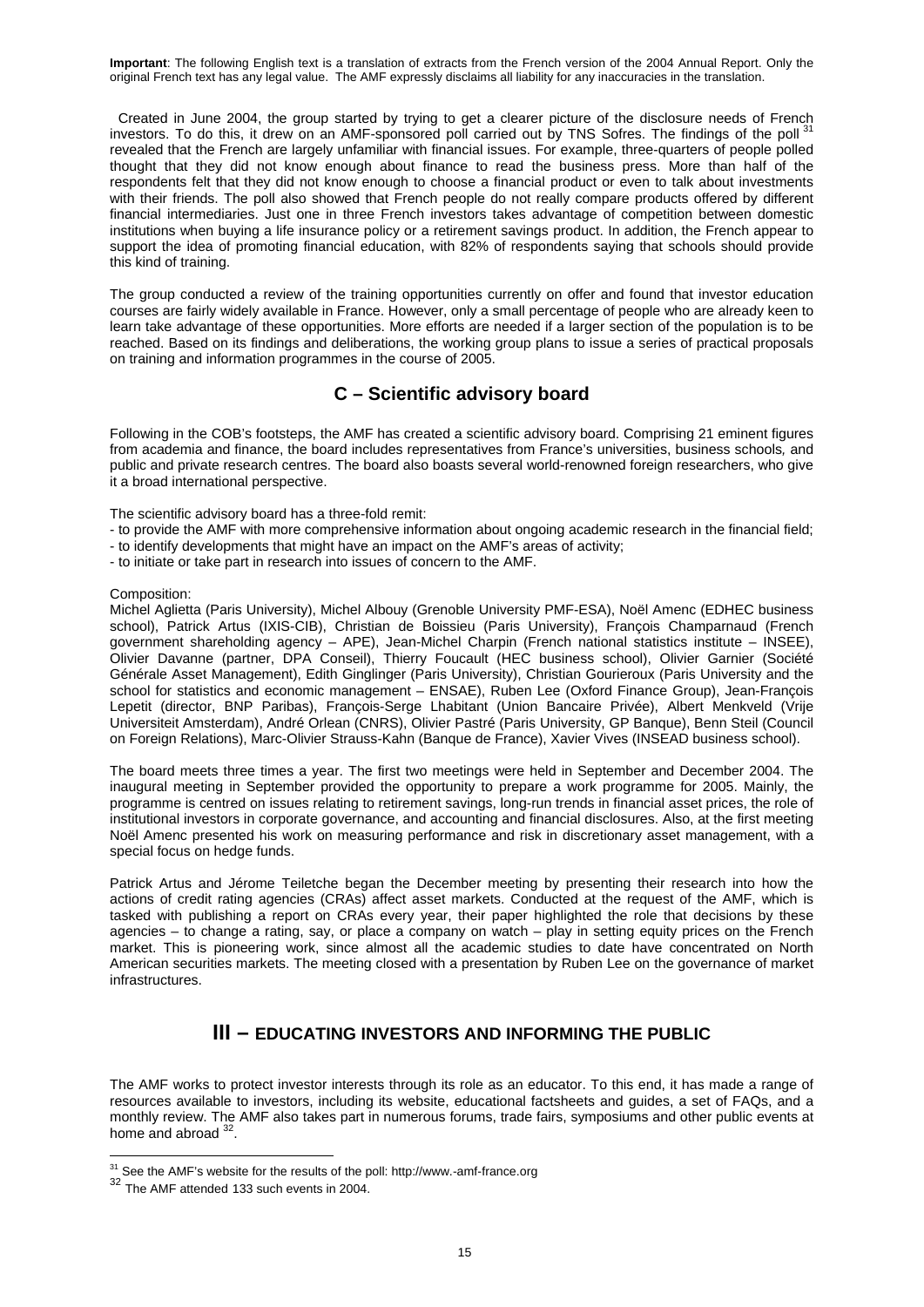The AMF holds annual meetings with market practitioners – examples include the *Entretiens de l'AMF* seminars and special one-day events for investment service supervisors – and organises conferences to keep the press and the industry abreast of regulatory developments and changes in financial rules and regulations. The AMF documentation centre and legal department also offer telephone helplines to field questions from investors and professionals.

Furthermore, the AMF runs a decentralised nationwide network through the Banque de France's system of branches, where people can go for information and literature about the Authority and its tasks.

## **A – Website**

The AMF has posted the following on its website as part of its efforts to protect investor interests:

- some 20 or so guides explaining how financial markets work, describing different products and setting out the golden rules for managing investments wisely (Home > Publications);

- a database containing all disclosure documents distributed under AMF supervision (Home > Decisions & disclosures);

- a list of AMF-approved collective investment schemes, together with their prospectuses and net asset values (Home > Collective investment schemes).

The AMF website performs two main functions:

- it makes information more accessible to Internet users and especially to investors, a priority group for the AMF, and;
- it makes browsing more pleasant and intuitive.

#### Access by user profile

The homepage gives investors direct, easy access to the information they need, from handy tips and warnings to special guides and information about mediation services. Users can also visit the investor area, which contains a wealth of useful information.

The homepage also offers access to separate areas with information for a range of market professionals, including issuers, service providers, investment service supervisors and compliance officers.

#### Sections of the website

The core sections are always online and can be accessed from anywhere on the main site. They include Who We Are, Ombudsman, Texts, News Releases, Publications, Decisions & Disclosures, Collective Investment Schemes, Sanctions, and International.

The Investment Service Providers section contains descriptions of the main categories of provider – investment service providers, custody account-keepers, participants in payment and settlement systems – and offers access to the lists of approved asset management companies, other approved investment service providers and participants in settlement systems.

Two new sections were added in Summer 2004:

Consultations, which publishes consultations (sorted by subject) together with summaries of responses to consultations organised by the AMF and previously by the COB.

FIAs and Sales Agents, which provides a description of these new categories and from April 2005 will offer access to the registry of cold callers.

#### Mailing lists

Users can sign up for mailing lists that will keep them informed of the latest online news.

The website also offers services in English.

#### http://www.amf-france.org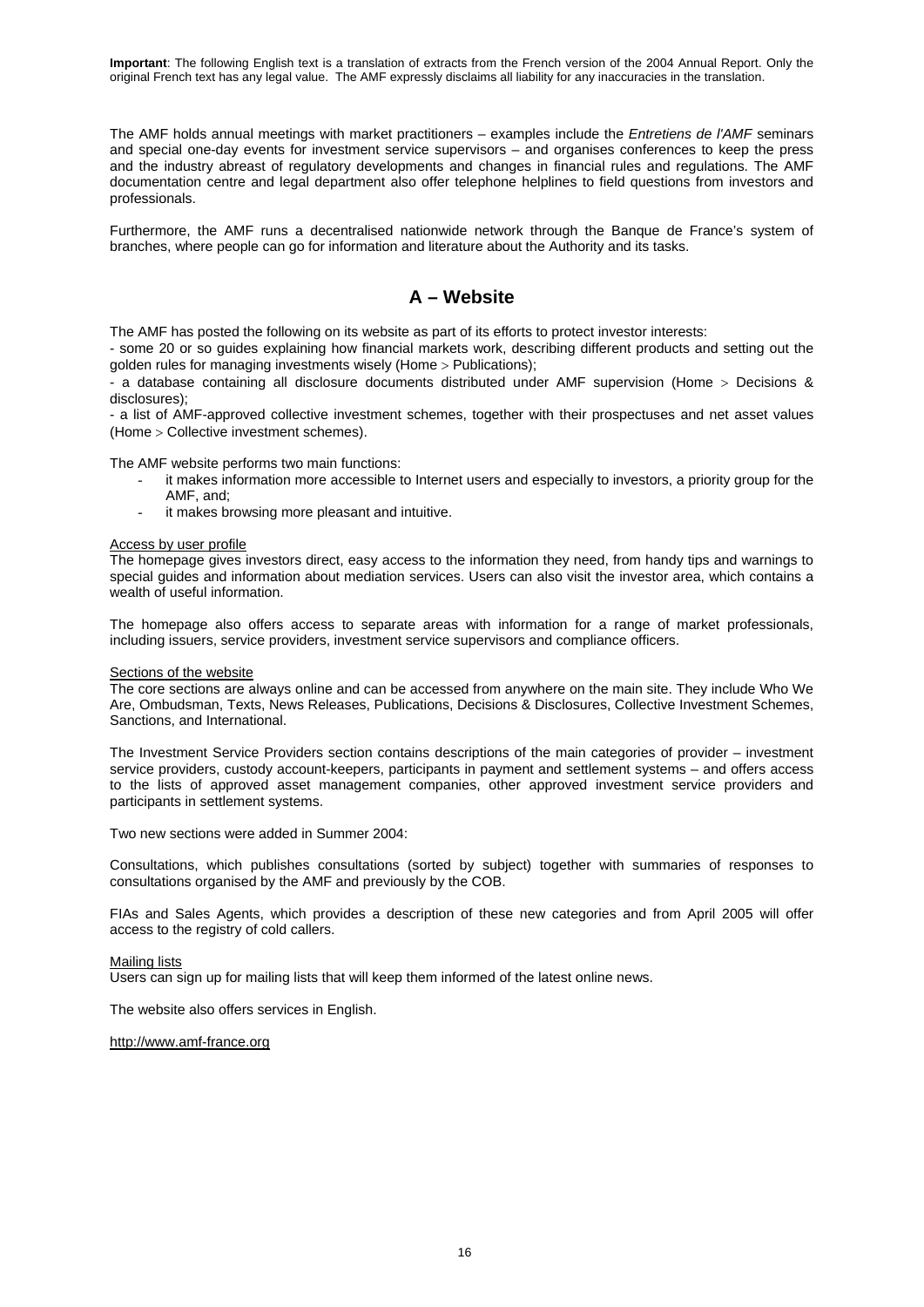## **B – Public documentation and information centre**

Anyone wishing to do research into the AMF's areas of activity or into companies listed on French regulated markets can use the public documentation and information centre.

### **1 - Remit of the documentation centre**

Aside from serving the AMF itself, the documentation centre deals with requests for information received by phone, email or letter. People can also make an appointment to visit the centre to look for information that is not available on the AMF website, such as old regulations, COB and CMF archives, and approved prospectuses that have not been posted online.

After the website was expanded and upgraded, in October 2004 the AMF reorganised access to the documentation centre, placing the emphasis on delivering efficient, high-quality phone and email response services. Where necessary, the documentation centre refers people to the AMF's operational divisions and to the legal affairs and mediation help desks.

## **2- Archives**

To help them field questions from members of the public, the AMF's archivists can access WICDIP, an electronic database with more than 40,000 entries that is updated weekly. Also available are 1,100 topic-based and historical reference files held in a base that was expanded through to 2001. Additionally, the archivists can refer to some 5,000 specialised publications on market mechanisms, financial markets, market and company law, international financial regulations, collective investment, new finance products, plus 340 periodicals and CD-ROMs with information on market, finance, legal and economic issues.

### **3 - Services**

The documentation centre answers queries by providing contact information for organisations and companies or giving out website addresses. If necessary, the centre refers the caller to other specialised documentation centres. Copies of information memorandums, opinions, net asset values, stock prices and educational brochures can also be sent on request by email, fax or post.

Internet users who find it difficult to find information can turn to the centre, which provides a guide to using the AMF website and, if necessary, other websites, including those of Euronext and Banque de France.

The centre also provides bibliographies, i.e. article and book references, on finance-related topics to help students and professionals in their research and in their work.

In 2004, the documentation centre had 1,164 visitors. Many came to read prospectuses and information memorandums that were approved between 1968 and 1999 and are not available in full on the AMF website. These documents are stored either on microfiche or in electronic format. Many visitors were also interested in archived CMF and COB regulations and publications.



Source: AMF

The documentation centre answered 3,831 phone calls asking for assistance. Phone requests for information or documentation increased by 2% in 2004. Numbers have been broadly stable since 2002.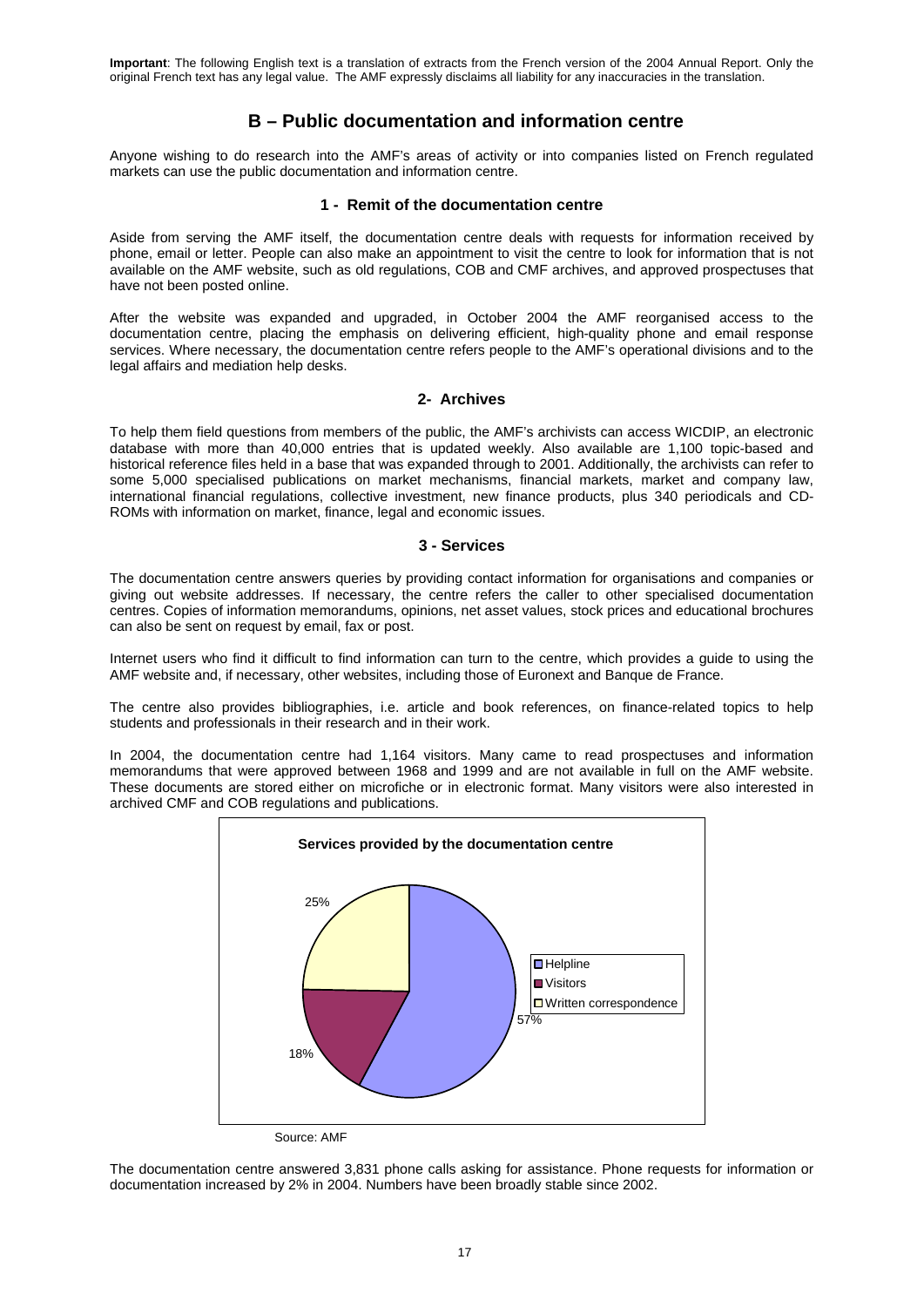Written queries rose by some 29% in 2004 to 1,629 emails and 28 letters. As the popularity of email grows, the number of requests sent by post has tapered off sharply. These helpline and email services mean that people can contact the centre whenever they want, wherever they are.

## **C- Fielding questions from professionals**

Working alongside the mediation division and the documentation centre, the legal affairs division answers questions from market professionals. It also operates a telephone helpline.

In 2004, the division answered 1,945 requests for information. In addition, the helpline responded to 1,326 calls from market professionals.



## **Requests for information in 2004, by source**

Source: AMF



Source: AMF